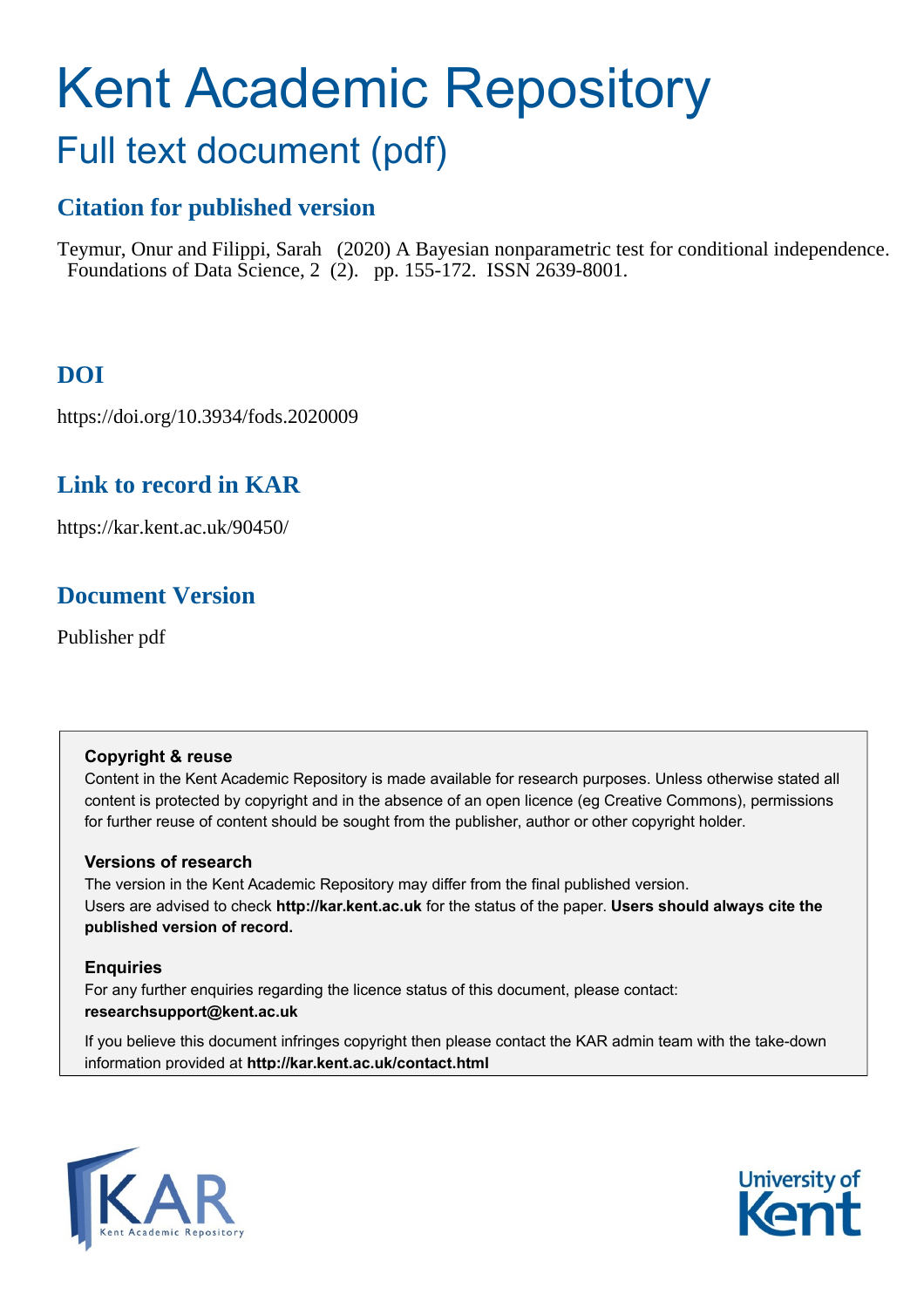Foundations of Data Science [doi:10.3934/fods.2020009](http://dx.doi.org/10.3934/fods.2020009) ©American Institute of Mathematical Sciences Volume 2, Number 2, June 2020 pp. 155–172

#### A BAYESIAN NONPARAMETRIC TEST FOR CONDITIONAL INDEPENDENCE

Onur Teymur and Sarah Filippi

Department of Mathematics Imperial College London, UK

Abstract. This article introduces a Bayesian nonparametric method for quantifying the relative evidence in a dataset in favour of the dependence or independence of two variables conditional on a third. The approach uses Pólya tree priors on spaces of conditional probability densities, accounting for uncertainty in the form of the underlying distributions in a nonparametric way. The Bayesian perspective provides an inherently symmetric probability measure of conditional dependence or independence, a feature particularly advantageous in causal discovery and not employed in existing procedures of this type.

1. **Introduction.** The random variables  $X$  and  $Y$  are conditionally independent given Z (written  $X \perp \!\!\!\perp Y \mid Z$ ) if and only if the following relation holds between their conditional densities, for all possible realised values  $z$  of  $Z$ :

$$
p_{XY|Z}(x,y|z) = p_{X|Z}(x|z) \cdot p_{Y|Z}(y|z)
$$
\n(1)

A common problem in the analysis of multi-variable datasets is that of assessing whether or not this relation is true for a given triple of variables. Typically, the setting is that the three densities in  $(1)$ —and the marginal density  $p_Z(z)$ —are all unknown *a priori*, but we have a finite set of data  $W := \{(X_i, Y_i, Z_i) ; i = 1, ..., N\}$ assumed to be drawn from the joint measure  $p_{XYZ}$  induced by  $(X, Y, Z)$ . Notably, this type of analysis is a key component in most common approaches to causal discovery [28].

Testing for conditional independence with finite data is, however, known to be a hard problem in general. This is particularly true if the unknown densities are assumed continuous and modelled nonparametrically. In such a setting, a test for conditional independence with desirable statistical properties cannot in general be constructed [2, 34]. Nonetheless, many tests exist and are commonly used in practice, despite their various theoretical deficiencies. A classic approach is to form a test statistic from the partial correlation coefficient [8]. This vanishes if  $X \perp \!\!\!\perp Y \mid Z$ , but only under the strong assumptions that all variables are Gaussian and all dependences linear. Only limited extensions for non-Gaussian variables [15, 31] and for nonlinear dependences [16, 30] exist. Other approaches include combining a series of unconditional independence tests on the response variables  $(X, Y)$  conditional on multiple individual values z of Z [25, 17]; tests based on measures of statistical distance between estimates of the conditional densities  $p_{X|Z}$ and  $p_{X|YZ}$ , which are zero if and only if  $X \perp \!\!\!\perp Y \mid Z$  [37, 38]; tests based on

<sup>2020</sup> Mathematics Subject Classification. Primary: 62-08; Secondary: 62G10.

Key words and phrases. Bayesian nonparametrics, conditional independence testing.

Supported by EPSRC grant EP/R013519/1.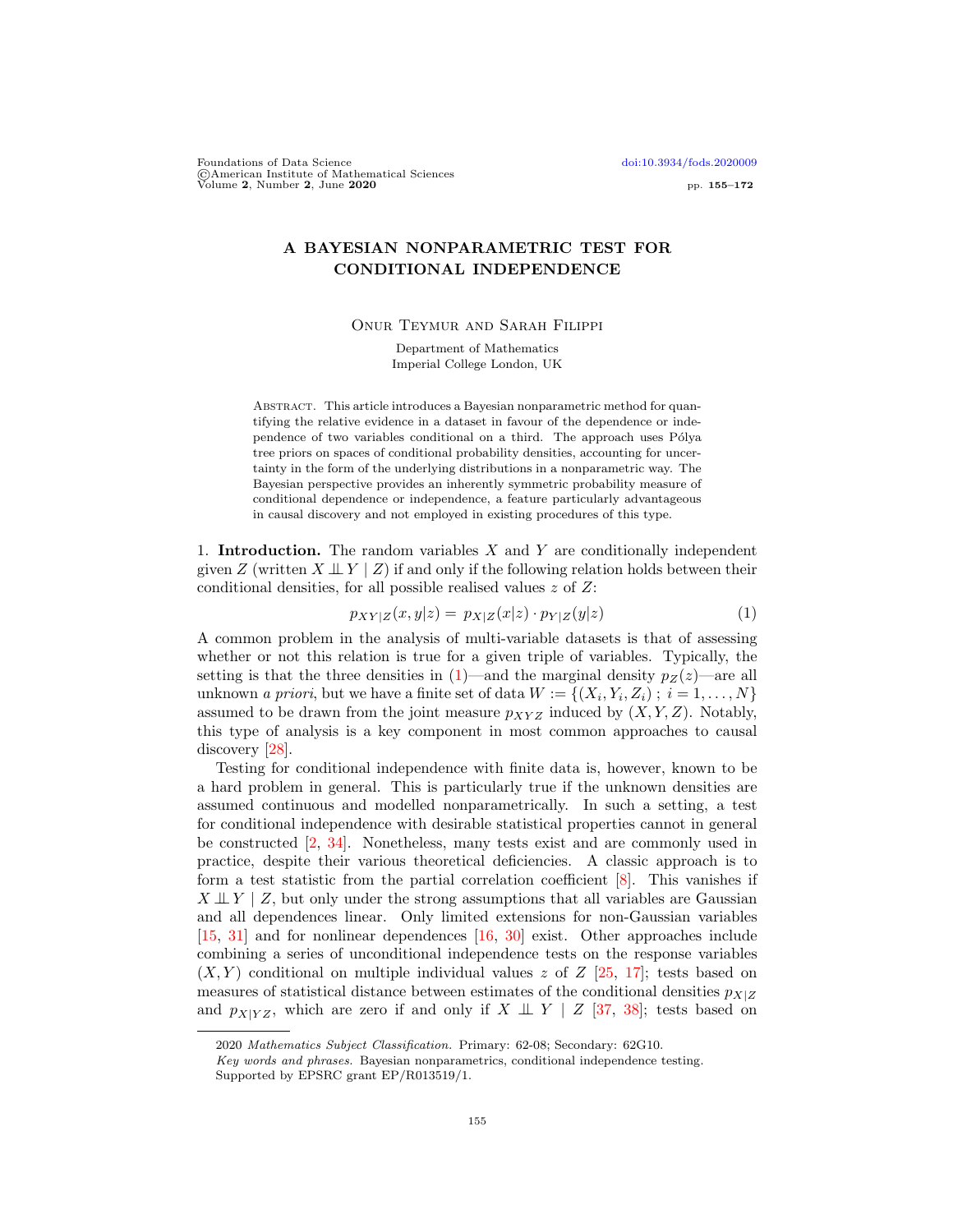estimation of the conditional mutual information of X and Y given  $Z$  [19, 32, 33]; permutation-type tests [4, 3] that require knowledge of or estimation of  $p_{X|Z}$ ; and a large range of kernel-based methods [9, 41, 5, 40, 36] typically designed with the aim of dealing with high-dimensional or sparse problems more effectively.

All of the methods described in the previous paragraph are frequentist by construction, in that they derive a test statistic and construct a hypothesis test based on either a known null distribution, an asymptotic approximation to it, or by using some other strategy such as a permutation test. In the latter case, the issue is complicated by the fact that permutation tests are not easy to design in the setting of conditional independence testing with continuous Z variable, an issue addressed by a range of modified non-uniform permutation tests [32, 4, 3].

Whichever specific method is used, Peters et al. [29, §7.2.1] point out one possible problem with relying on a frequentist testing procedure for causal inference, namely that "all causal discovery methods that are based on conditional independence tests draw conclusions both from dependences and independences". This reminds us that classical hypothesis testing is inherently asymmetric. Specifically, it is often necessary to detect situations in which the data are 'in favour of the null hypothesis' of conditional independence—this is how the PC algorithm [35] determines which edges to remove in the process of recovering a causal graph. However, doing so subtly abuses the classical hypothesis testing framework, in which one cannot directly compute evidence in favour of the null hypothesis.

Bayesian hypothesis testing circumvents this issue. To the best of our knowledge there is only a very limited existing literature in Bayesian testing for conditional independence—a method for the case of Gaussian random variables only, for which conditional independence is equivalent to zero partial correlation  $[12]$ <sup>1</sup>. In this paper, we propose the first Bayesian nonparametric approach for conditional independence testing. The procedure produces a probabilistic measure of the relative evidence in a dataset for dependence or independence of two random variables X and  $Y$  conditionally on a third variable  $Z$ . The nonparametric approach permits the computation of such a probabilistic measure without assuming a known form for the underlying conditional distribution  $p_{XY|Z}$ . Following Filippi & Holmes [7], who construct a Bayesian nonparametric test for (unconditional) independence, we use Pólya tree priors to model the unknown data-generating distributions.

1.1. Bayesian nonparametric hypothesis testing. Recall that we have a dataset  $W := \{(X_i, Y_i, Z_i) : i = 1, \ldots, N\}$  and wish to compare two competing hypotheses  $H_0$  and  $H_1$ , with  $H_0$  the hypothesis of conditional independence and  $H_1$  the contrary.

$$
H_0: X \perp \!\!\!\perp Y \mid Z
$$
  
\n
$$
H_1: X \not\!\!\perp Y \mid Z
$$
\n(2)

Our aim is to quantify the relative evidence for these hypotheses in the dataset  $W$ . which is naturally measured by the posterior probabilities  $p(H_0|W)$  and  $p(H_1|W)$ .

<sup>&</sup>lt;sup>1</sup>There are algorithms among those surveyed in this section that can be viewed as a 'halfway house' towards the Bayesian ideal. In [19], for instance, the authors derive a posterior distribution over the conditional mutual information between  $X$  and  $Y$  given  $Z$ , which they treat as random in a Bayesian manner. However the output of their method does not directly provide a posterior probability in favour of one of the competing hypotheses.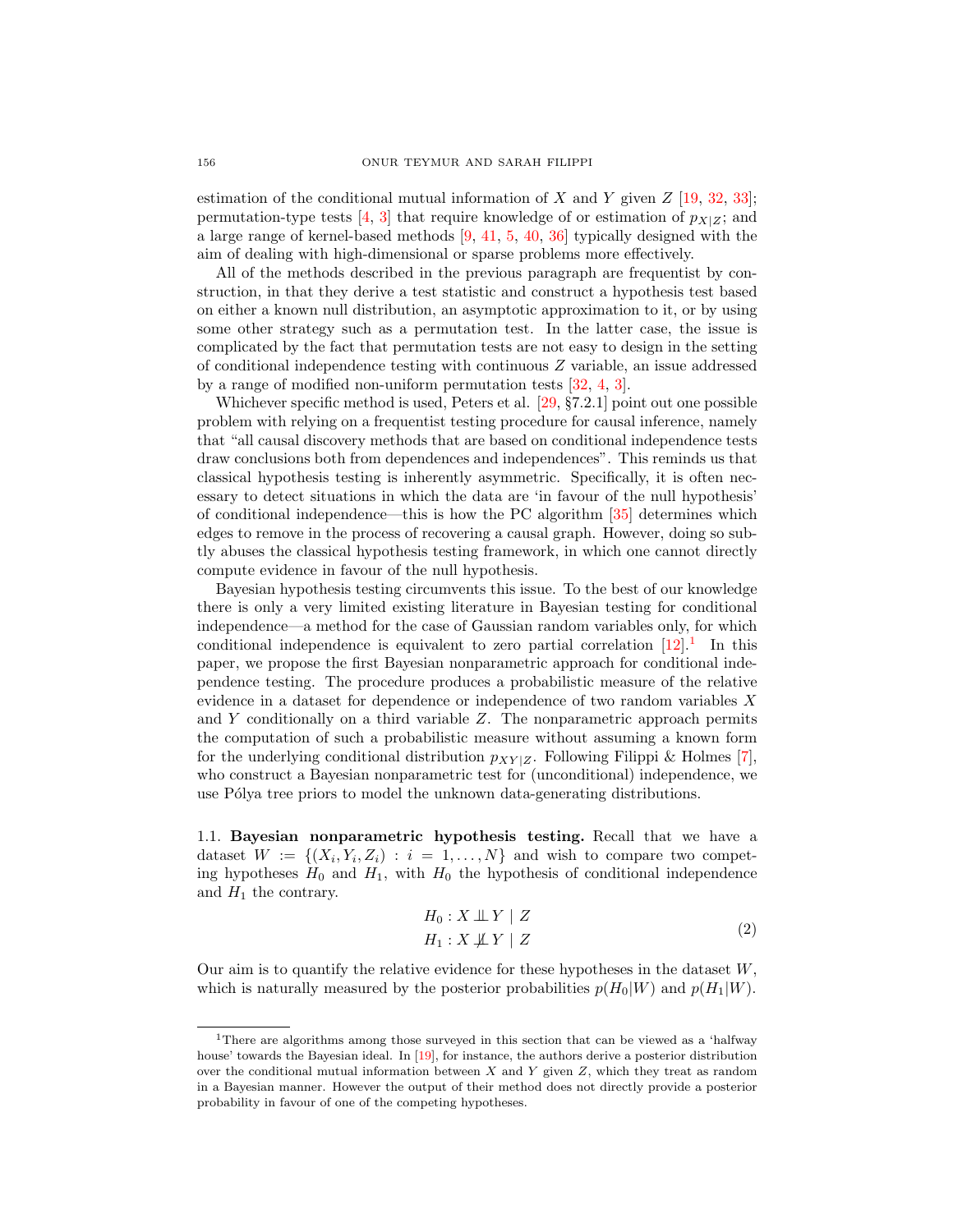To evaluate these posterior probabilities, we use the Bayes Factor [18], defined as the ratio of the marginal likelihoods of two conditional data-generating models.

$$
BF(H_0, H_1) = \frac{p_{XY|Z}(W|H_0)}{p_{XY|Z}(W|H_1)}
$$
\n(3)

With the prior probabilities of the two hypotheses denoted by  $p(H_0)$  and  $p(H_1)$ , we can use this to derive the posterior probability of  $H_1$  as

$$
p(H_1|W) = \frac{1}{1 + \text{BF}(H_0, H_1)p(H_0)p(H_1)^{-1}}
$$
\n(4)

The ratio of marginal likelihoods on the right-hand side of (3) can be expanded by factorising the numerator. This is simply an application of the definition of conditional independence given by (1).

$$
\frac{p_{XY|Z}(W|H_0)}{p_{XY|Z}(W|H_1)} = \frac{p_{X|Z}(W|H_0)p_{Y|Z}(W|H_0)}{p_{XY|Z}(W|H_1)}
$$
(5)

In the remainder we suppress the explicit marking of the models  $H_0$  and  $H_1$  since the subscripts now make clear which of the three terms belongs to which model.

We now follow a Bayesian nonparametric approach to accommodate the uncertainty in the form of the three unknown conditional densities on the right-hand side of (5). For a domain  $\Omega$ , we denote by  $\mathcal{M}(\Omega)$  the space of all probability measures on  $\Omega$ . Consider first the two-dimensional conditional density  $p_{XY|Z}$  (corresponding to hypothesis  $H_1$ ) with X, Y and Z all univariate real random variables. The Bayesian nonparametric approach entails placing a functional prior  $\pi$ on  $\mathcal{M}(\mathbb{R}^2 \times \mathbb{R})$ —individual elements of which we call  $q(\cdot|\cdot)$ —incorporating the data W through a likelihood function  $\mathcal{L}$ , then marginalising over  $\mathcal{M}(\mathbb{R}^2 \times \mathbb{R})$  such that the conditional marginal likelihood is given by

$$
p_{XY|Z}(W) = \int_{\mathcal{M}(\mathbb{R}^2 \times \mathbb{R})} \mathcal{L}(W; q) d\pi(q)
$$
  
= 
$$
\int_{\mathcal{M}(\mathbb{R}^2 \times \mathbb{R})} \prod_{i=1}^N q(X_i, Y_i | Z_i) d\pi(q) ;
$$
 (6)

We refer the reader to the comprehensive textbook treatments in [10, 11] for further details on the basic principles of the Bayesian nonparametric approach. The same procedure is now applied to the one-dimensional conditional densities  $p_{X|Z}$  and  $p_{Y|Z}$  with  $\pi, q \in \mathcal{M}(\mathbb{R} \times \mathbb{R})$  and  $\mathcal{L}$  replaced by their one-dimensional analogues.

Since we wish to assume that the random variables are all continuous, we select  $\pi$ to be from the Pólya tree family of priors. These priors are supported on the entire space of probability measures  $\mathcal{M}(\Omega)$  [11, Thm. 3.3.6] and can be designed to ensure that individual samples  $q$  are absolutely continuous with probability one. Furthermore, they have the advantage that the marginal likelihood in  $(6)$  is tractable, in contrast to other nonparametric models of continuous random variables such as the Dirichlet Process Mixture [6].

The specific model we use is a modified version of the conditional Optional Pólya tree (cond-OPT) of Ma  $[23]$ , also incorporating ideas from the finite Pólya tree of Lavine  $[21]$  and the multi-dimensional Pólya tree of Paddock  $[27]$ . We review these models in the coming sections. The first constructions we explore are designed for modelling random *unconditional* density functions  $q(\cdot)$ ; later we will see how to build upon these to model random *conditional* density functions  $q(\cdot|\cdot)$ .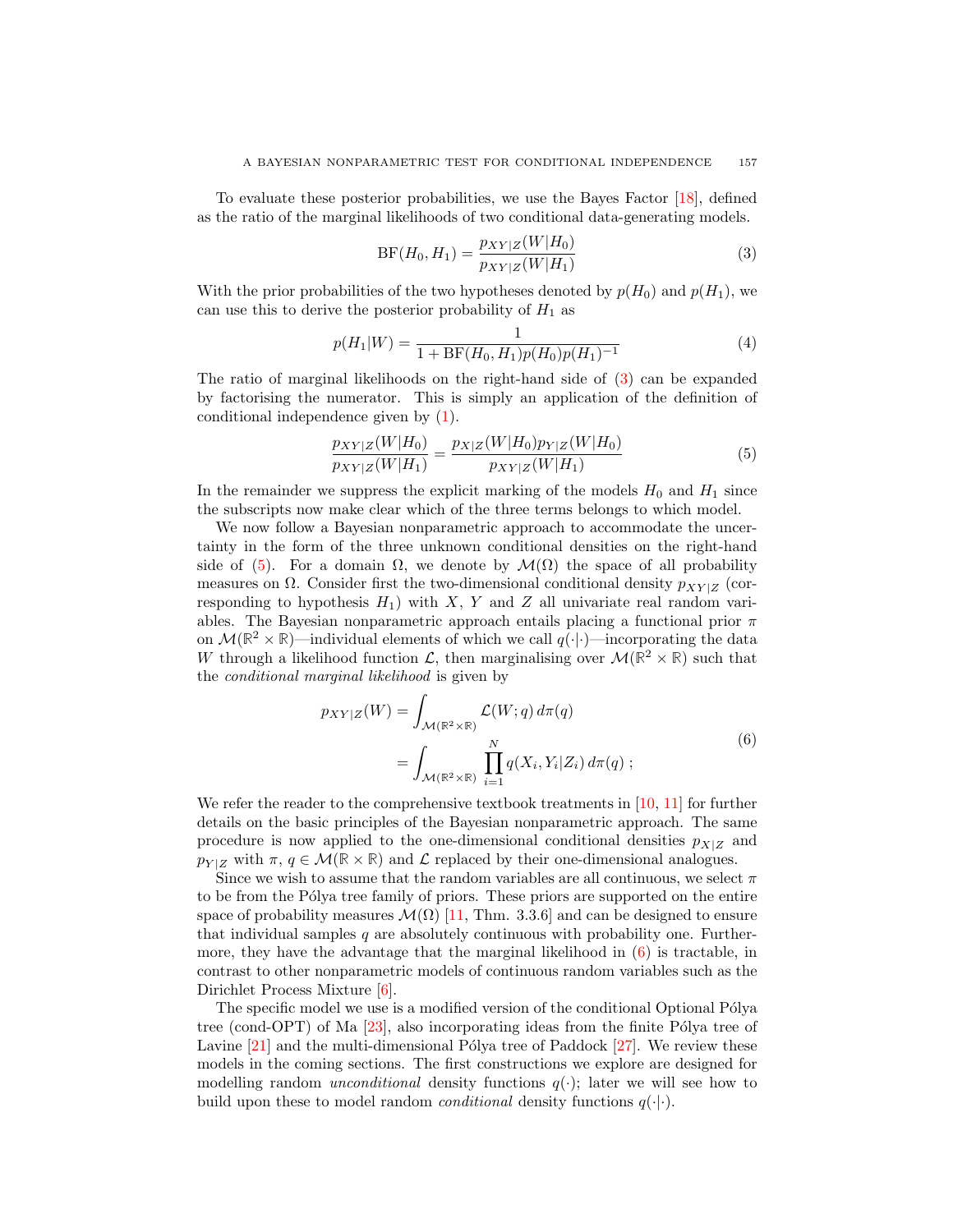2. **Pólya trees.** The classical (unconditional) Pólya tree  $(PT)$  [20, 26, 21] essentially defines a random probability measure over a one-dimensional domain  $\Omega \subseteq \mathbb{R}$ . The most familiar construction proceeds by recursive binary partitioning of  $\Omega$  and at each step the assigning of probability mass to the two child sets of a set  $C \subseteq \Omega$  by means of independent Beta-distributed random branching variables  $\theta$ . This results in a tree structure, similar to that shown in Figure 1. Constructed this way, it is helpful to think of the Pólya tree as a random histogram on  $\Omega$  or, for parameter choices which result in continuous distributions almost surely, a random density function. A particle of probability mass can be thought of as cascading down the tree, with the direction it takes at each binary split determined by the random parameters  $\theta$ .

More precisely, let q denote a random probability density<sup>2</sup> on  $\Omega$  and  $\pi$  a measure over  $\mathcal{M}(\Omega)$ . Consider a partitioning of  $\Omega$  in two disjoint sets  $C_0$  and  $C_1$ , define the random branching probability  $\theta_0 \equiv q(C_0) \sim \text{Be}(\alpha_1, \alpha_1)$  for some  $\alpha_1 > 0$ . It follows that  $\theta_1 \equiv q(C_1) = 1 - \theta_0$ . Note that in general, the two parameters of this Beta distribution need not be the same, though this symmetrising simplification is common and we adopt it. Indeed, we take the parameters constant within each level of the tree; the subscript on  $\alpha_i$  denotes this level. Continue in this fashion, with  $C_0 = C_{00} \cup C_{01}$ ,  $C_{00} \cap C_{01} = \emptyset$  and  $\theta_{00} \equiv q(C_{00}|C_0) \sim \text{Be}(\alpha_2, \alpha_2)$ ,  $\theta_{000} \equiv$  $q(C_{000}|C_{00}) \sim \text{Be}(\alpha_3, \alpha_3)$  and so on recursively, with each independent Beta random variable  $\theta_*$  determining the probability that the particle enters the set  $C_*$  at the next level of the tree.

We write  $\varepsilon_i$  for a (single) element of the set  $\{0,1\}$ ,  $\varepsilon^j \equiv \varepsilon_1 \varepsilon_2 \dots \varepsilon_j$  for a length-j word from the set  $\{0,1\}^j$ ,  $\varepsilon^j 0$  and  $\varepsilon^j 1$  for the appending of respectively a single 0 or 1 onto the end of  $\varepsilon^j$ , and  $E^j$  for the set of all length-j  $\{0,1\}$ -words. We further write  $\varepsilon^*$  for an element of the set  $E^* \equiv \bigcup_{j=1}^{\infty} E^j$  of all possible  $\{0,1\}$ -words of any finite length. The measure of a set  $C_{\varepsilon_1\varepsilon_2...\varepsilon_j}$  can then be written as

$$
q(C_{\varepsilon_1\varepsilon_2\ldots\varepsilon_j}) = \prod_{i=1}^j q(C_{\varepsilon_1\varepsilon_2\ldots\varepsilon_i}|C_{\varepsilon_1\varepsilon_2\ldots\varepsilon_{i-1}})
$$
(7)

Taking the infinite limit of tree depth  $j$ , it can be shown that the set of finite unions of intervals of the form  $C_{\varepsilon^*}$  generates the Borel  $\sigma$ -algebra on  $\Omega$ . With q constructed in this fashion, the measure  $\pi(q)$  is a Pólya tree.

Under certain conditions on the parameters  $\alpha$ , the Pólya tree assigns positive probability to the Kullback–Leibler neighbourhood of any element of the space  $\mathcal{M}(\Omega)$ . Furthermore, these elements can be made to be absolutely continuous with respect to Lebesgue measure [21]. Specifically, the parameter choice  $\alpha_j = cj^2$ , with  $c > 0$  and j the level of the set in question within the tree, satisfies this condition and ensures that samples from the PT are almost surely continuous. We use this choice throughout our simulations and provide a discussion and robustness analysis for the setting of the constant  $c$  in Section 4.3.

The Pólya tree just defined is supported on a one-dimensional domain, but a multi-dimensional extension—in which sets  $C \subseteq \Omega^d$  are binary-divided in each of d dimensions simultaneously at each step—is considered by Paddock [27]. In this construction, the children of C are assigned probability mass by means of Dirichlet-distributed random variables  $\theta$  supported on the  $2^d$ -dimensional simplex,

<sup>&</sup>lt;sup>2</sup>We abuse notation slightly by writing  $q$  both for the measure and for its density, the existence of which is always assumed.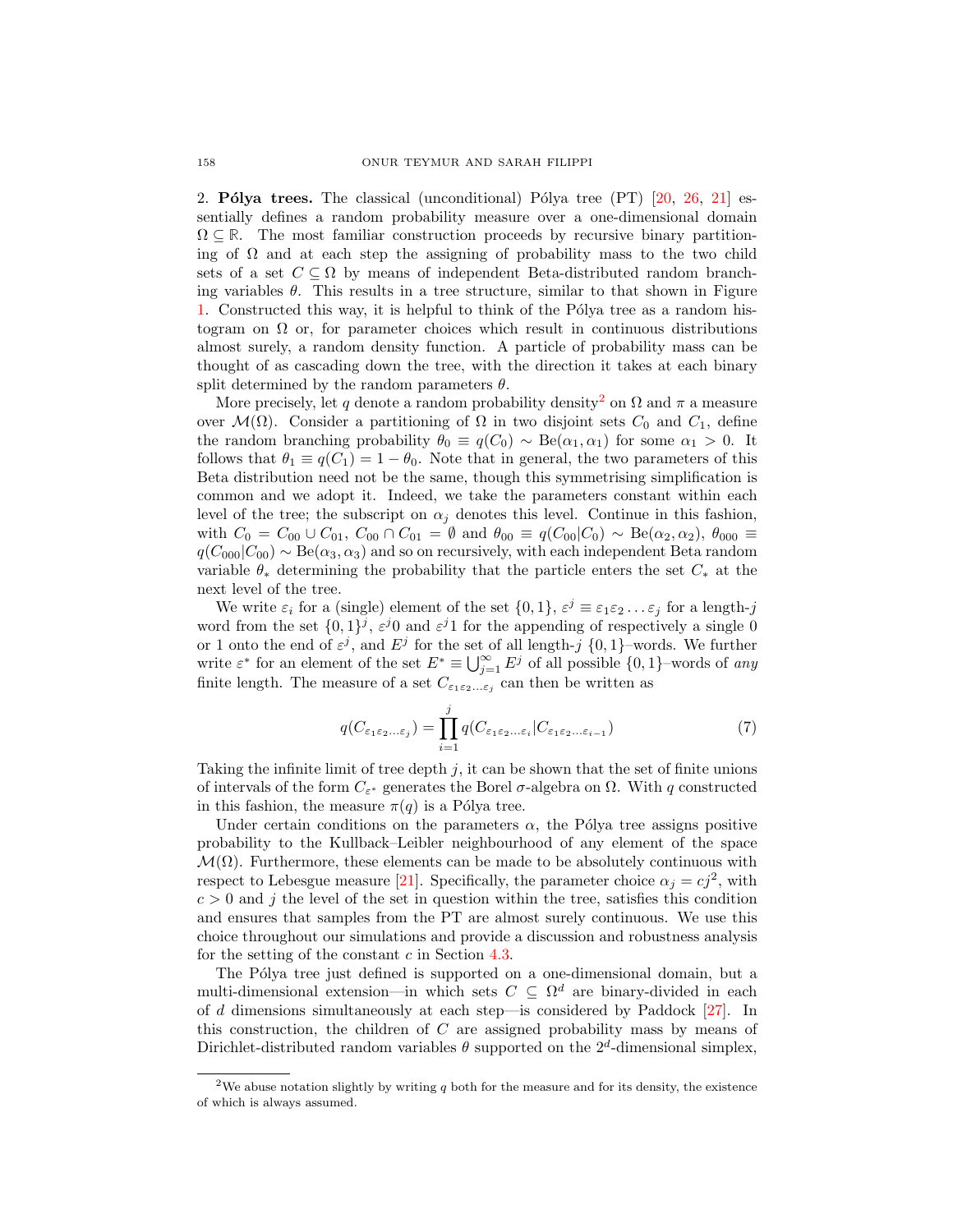

FIG. 1. Construction of a Pólya tree distribution on  $\Omega = [0, 1]$ . From each set  $C_*$ , a particle of probability mass passes to the left with (random) probability  $\theta_{*0}$  and to the right with probability  $\theta_{*1} = 1 - \theta_{*0}$ , with all  $\theta_*$  being independently Beta-distributed as described in the main text.

generalising the Beta-distributed  $\theta$  of the one-dimensional PT.<sup>3</sup> Indices  $\varepsilon_i$  now take values in the expanded set  $\{0, 1, \ldots, 2^d - 1\}$ , we have  $(\theta_{\varepsilon^{j-1}0}, \ldots, \theta_{\varepsilon^{j-1}(2^d-1)}) \sim$  $\text{Dir}(\alpha_j, \ldots, \alpha_j)$ , and the sets  $E^j$  and  $E^*$  are redefined accordingly. Note that, by definition,  $\sum_{k=0}^{2^d-1} \theta_{\varepsilon^{j-1}k} = 1.$ 

2.1. Bayesian inference with  $P_0$  at rees. P<sub>o</sub> $\alpha$  trees benefit from the conjugacy of the Binomial and Beta (in the multi-dimensional setting: the Multinomial and Dirichlet) distributions, allowing a simple expression to be derived for the posterior measure over  $\mathcal{M}(\Omega)$  after data  $X_{1:N} \equiv \{X_1, \ldots, X_N\}$  have been observed. Let  $\{\theta\}$  be the collection of all  $\theta_{\varepsilon^*}$ , and  $\Pi_{\Omega^d}$  the set of all  $C_{\varepsilon^*}$  arising in the recursive partitioning procedure. Then the density of a point  $\mathbf{x} \in \Omega^d$  is given by

$$
q(\mathbf{x}|\{\theta\}, \Pi_{\Omega^d}) = \prod_{j=1}^{\infty} \prod_{\varepsilon^j \in E^j} \theta_{\varepsilon^j}^{\mathbb{1}[\mathbf{x} \in C_{\varepsilon^j}]} \tag{8}
$$

This equation can be viewed loosely as the limiting case of (7) and unpacked by noting that the conjunction of the product over level-j indices  $\varepsilon^j$  and the indicator function in the exponent zeroes all contributions from parameters  $\theta_{\varepsilon}$  not on the path within the tree that leads to x.

A critical point is that in the classical PT model, exact calculation of quantities such as (8) theoretically requires infinite computation, since the tree is of unlimited depth. It is therefore common in practice to truncate the calculation at a finite tree

<sup>&</sup>lt;sup>3</sup>Recall that if  $\theta_0 \sim \text{Beta}(\alpha, \alpha)$  and  $\theta_1 = 1 - \theta_0$ , then  $\theta \equiv (\theta_0, \theta_1) \sim \text{Dirichlet}(\alpha, \alpha)$ .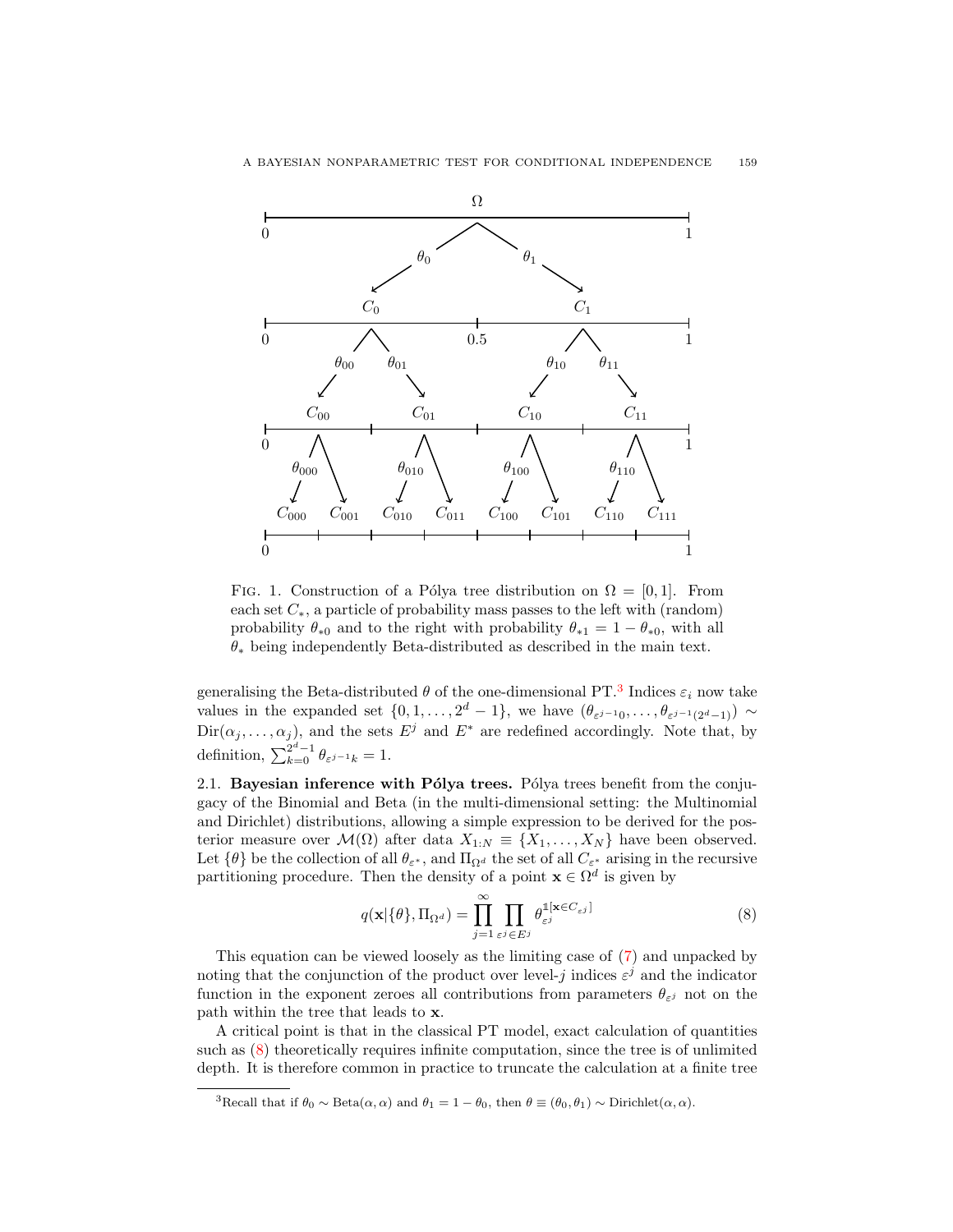depth  $J$ . These truncated (also called 'finite' or 'partially-specified') Pólya trees (TPT) are discussed by Lavine [21] and Mauldin et al. [26]. While full Kullback– Leibler support over  $\mathcal{M}(\Omega)$  is no longer guaranteed, bounds on the pointwise error of the posterior measure [21] and  $L_1$  error of the predictive density [13] are available. Hanson  $\&$  Johnson [14] formalise the definition of the TPT by specifying a base measure  $\mu$  that the 'leaf' sets at the bottom level  $J < \infty$  are taken to follow. If this base measure is uniform then the TPT outputs piecewise-constant measures (ie. random histograms). We follow this approach in the simulations in Section 4, but other base measures can be used—for example if  $\Omega$  is unbounded and  $\mu$  is taken to be a d-dimensional Gaussian measure [13]. The density function for the multivariate TPT is given by

$$
q(\mathbf{x}|\{\theta\}, \Pi_{\Omega^d}, \mu) = \sum_{\varepsilon^J \in E^J} \frac{\mu(\mathbf{x}) \mathbb{1}[\mathbf{x} \in C_{\varepsilon^J}]}{\mu(C_{\varepsilon^J})} \prod_{j=1}^{J-1} \prod_{\varepsilon^j \in E^j} \theta_{\varepsilon^j}^{\mathbb{1}[\mathbf{x} \in C_{\varepsilon^j}]} \tag{9}
$$

The first fraction in this equation is the normalised base density of the point  $\bf{x}$ within its level- $J$  set.

We now combine the prior with the likelihood. Conjugacy not only means that the posterior is itself a Pólya tree, but also that the branching variables  $\{\theta\}$  can easily be marginalised. Assuming henceforth that  $\mu$  is indeed uniform, this gives the TPT marginal likelihood

$$
p_X(\mathbf{X}_{1:N}|\{\alpha\},\Pi_{\Omega^d},\mu) = \int \prod_{i=1}^N q(\mathbf{X}_i|\{\theta\},\Pi_{\Omega^d},\mu) p(\{\theta\}|\{\alpha\}) d\{\theta\}
$$
  

$$
= \frac{1}{2^{dJn}} \prod_{j=1}^{J-1} \frac{\Gamma(2^d \alpha_j) \cdot \prod_{\varepsilon^j \in E^j} \Gamma(\alpha_j + n_{\varepsilon_j}(\mathbf{X}_{1:N}))}{\Gamma(\alpha_j)^{2^d} \cdot \Gamma(2^d \alpha_j + \sum_{\varepsilon^j \in E^j} n_{\varepsilon_j}(\mathbf{X}_{1:N}))}
$$
(10)

Here,  $n_{\epsilon_j}(\mathbf{X}_{1:N})$  counts the number of data  $\mathbf{X}_{1:N}$  in the set  $\epsilon_j$ . It is then possible to derive the predictive distribution, and using this, an alternative expression for the marginal likelihood that is easier to work with in practice.

$$
p_X(\mathbf{x}|\mathbf{X}_{1:N}, \{\alpha\}, \Pi_{\Omega^d}, \mu) = \prod_{j=1}^J \frac{2^d \alpha_j + 2^d n_j(\mathbf{x}; \mathbf{X}_{1:N})}{2^d \alpha_j + n_{j-1}(\mathbf{x}; \mathbf{X}_{1:N}))}
$$
(11)

$$
p_X(\mathbf{X}_{1:N}|\{\alpha\},\Pi_{\Omega^d},\mu) = \prod_{i=2}^N \prod_{j=1}^J \frac{2^d \alpha_j + 2^d n_j(\mathbf{X}_i;\mathbf{X}_{1:i-1})}{2^d \alpha_j + n_{j-1}(\mathbf{X}_i;\mathbf{X}_{1:i-1})}
$$
(12)

In these equations,  $n_j(\mathbf{x}; \mathbf{X}_{1:N})$  counts the number of data in  $\{\mathbf{X}_1, \ldots, \mathbf{X}_N\}$  that are at the same level-j set as **x**, ie.  $n_j(\mathbf{X}_i; \mathbf{X}_{1:i-1}) = \sum_{k=1}^{i-1} \mathbb{1}[\mathbf{X}_k \in C_{\varepsilon^j}] \mathbb{1}[\mathbf{X}_i \in C_{\varepsilon^j}]$ .

2.2. Pólya tree models for conditional distributions. In this section we describe how the canonical Pólya tree construction described in Section 2 can be extended to model *conditional* distributions. Doing so first requires a notion of randomised partitioning called 'optional stopping'. This was first proposed by Wong & Ma [39] as an alternative solution to the problem of ensuring that computation time in PT modelling be made almost surely finite. In this paradigm, called the Optional Pólya tree (OPT), the partitioning of  $\Omega$  is augmented at each step by the drawing of independent Bernoulli-distributed stopping variables S. For a set  $C_*$  arising in the partitioning of  $\Omega$ , if the corresponding  $S_*$  is equal to 1 then  $C_*$ is divided no further and a uniform distribution is placed on it. If  $S_* = 0$  then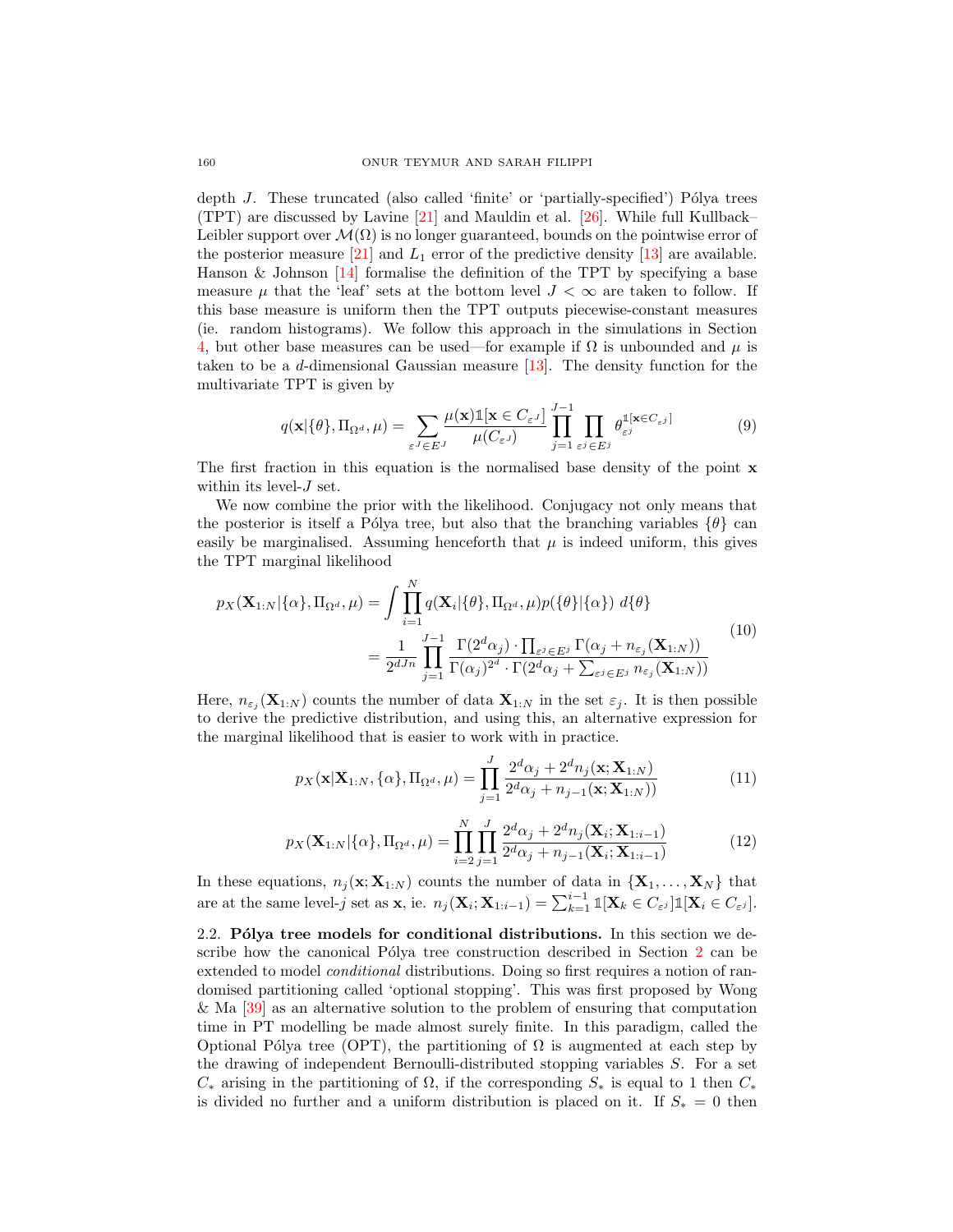a binary split takes place as usual. This outcome of this procedure is a (random) partition of varying granularity across the domain.

As long as the Bernoulli parameter  $\rho$  controlling the probability  $Pr(S_* = 1)$  is uniformly greater than 0 for all sets  $C_*,$  it is easy to see that this algorithm will result in all of  $\Omega$  (but for a set of measure zero) being 'stopped' in finite time with probability one. The additional randomness introduced by this partitioning procedure is itself marginalised to give quantities analogous to  $(11)$  and  $(12)$  that can be calculated in finite time. Given certain further technical conditions, a fullsupport result akin to that for the classical PT is also available.

The optional stopping principle is then further leveraged in Ma [22, 23], in which multi-scale mixtures of OPTs are used as models for conditional probability distributions; this is called the conditional Optional Pólya tree (cond-OPT)  $[23]$ . The basic idea is to construct a random conditional density  $q(x|z) \in \mathcal{M}(\mathbb{R} \times \mathbb{R})$  by partitioning the predictor space  $\Omega_Z$  using the optional-stopping algorithm described above, then for each set A arising from this procedure to construct an independent (unconditional) OPT random density on the response space  $\Omega_X$  but using only those data  $X_i$  whose corresponding  $Z_i$  value lies in A. Finally, the multiple independent models over  $\Omega_X$  are combined in a weighted sum (with the weights determined by the partition of  $\Omega_Z$ ), giving a random conditional density  $q(x|z)$ .

The measure constructed this way has full (total variation) support on the space  $\mathcal{M}(\mathbb{R}\times\mathbb{R})$  of conditional density functions supported on  $\Omega_X\times\Omega_Z$  [23], and as such is a direct generalisation of the unconditional Pólya tree family of models so far discussed, immediately inheriting many of their strengths. This construction for modelling random conditional density functions forms a central part of our work and we describe it in much greater detail in the next section.

3. A bayesian conditional independence test. Recall that we seek to compare the hypotheses  $H_0 : X \perp \!\!\!\perp Y \mid Z$  versus  $H_1 : X \not\!\!\!\perp Y \mid Z$ .

Call the support of X, Y and Z respectively  $\Omega_X$ ,  $\Omega_Y$  and  $\Omega_Z$  and assume that  $\Omega := \Omega_X \times \Omega_Y \times \Omega_Z$  is a compact subset of  $\mathbb{R}^3$ . We will define three nonparametric priors, one for each of the three conditional density functions appearing in (5). Then, by incorporating the data  $W$  and marginalising the randomness in the posterior, we will derive the three conditional marginal likelihoods required to calculate the Bayes Factor.

We use  $p_{X|Z}$  as our running example; the models for  $p_{Y|Z}$  and  $p_{XY|Z}$  are the same, with the obvious modifications. The approach consists in first constructing a random partition of  $\Omega_Z$  and then, for each partition block A, generating the distribution of X conditionally on  $Z \in A$  using a truncated Pólya tree (TPT). The first step is to partition  $\Omega_Z$  using the optional-stopping binary recursive partitioning procedure described in Section 2.2. This produces a random partition of  $\Omega$ <sub>Z</sub>—this is an intrinsic feature of this scheme. This additional randomness will itself be marginalised in order to calculate the conditional marginal likelihood  $p_{X|Z}(W)$ . Following Ma [23], this is done in practice by constructing a non-random binary partition  $\Pi_{\Omega_Z}$  and performing a recursive calculation on the resulting tree. We now explain this calculation in detail.

For any  $A \in \Pi_{\Omega_Z}$ , let  $W_A = \{(X_i, Y_i, Z_i) ; i = 1, ..., N : Z_i \in A\}$  be the subset of the data W whose Z component is in A, and let  $N_A = |W_A|$  be the cardinality of this set. We also write  $X_A$  for the set of X components of  $W_A$ , and similarly for  $Y_A$ and  $Z_A$ . For each set A, we consider a 'local' conditional distribution of X given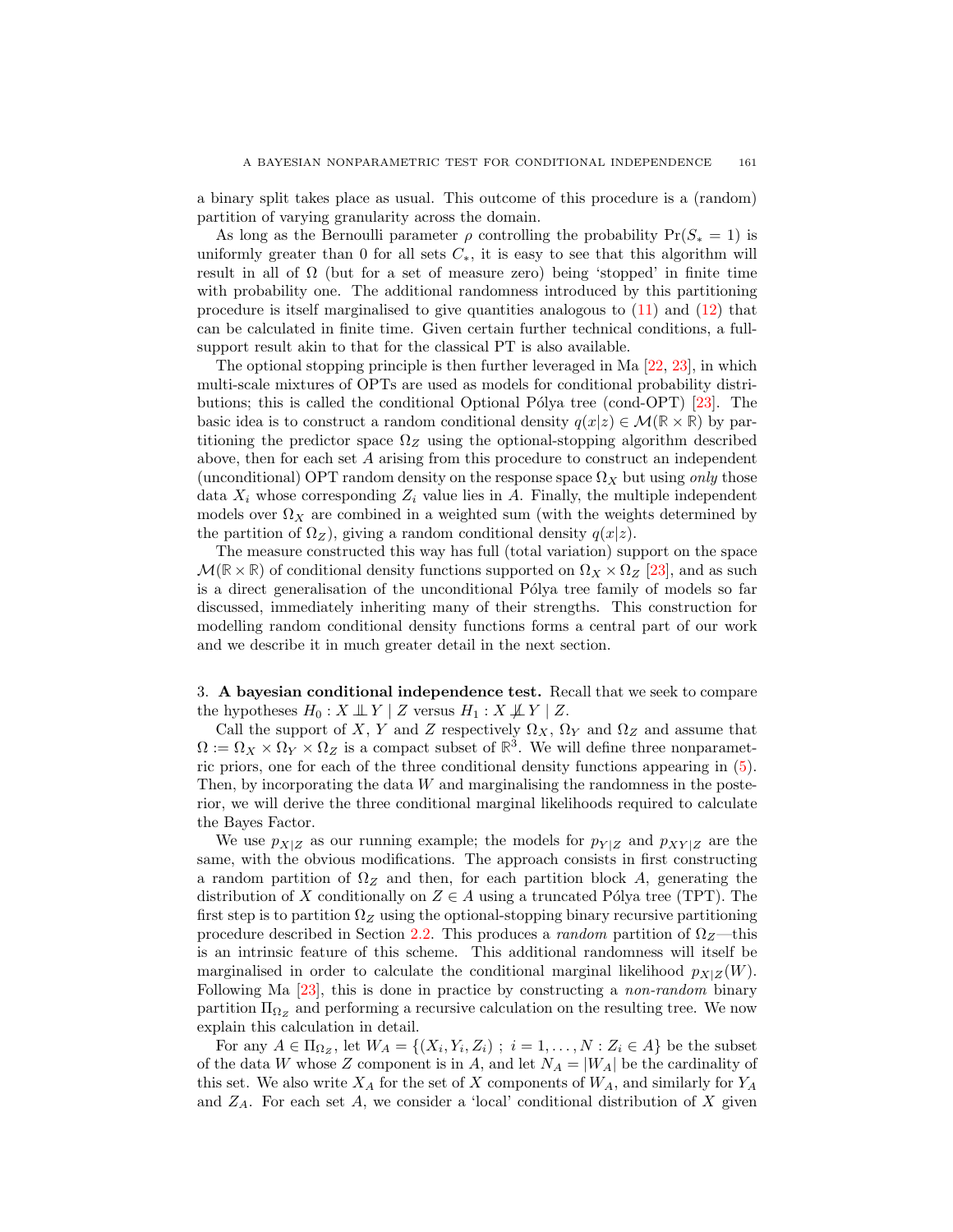$Z = z$  (which is assumed to be constant across all  $z \in A$ ) and use a TPT prior for this distribution. The 'local' likelihood of the data  $X_A$  is therefore given by

$$
q_X^0(A) := \prod_{i=1}^{N_A} q((X_A)_i | \{\theta\}, \Pi_{X,A}) ,
$$

where the contributions from individual data points are given by  $(9)$ , and  $\Pi_{X,A}$ denotes the partition that 'separates'  $X_A$ . More precisely, the partition  $\Pi_{X,A} \subseteq$  $\Pi_{\Omega_X}(\equiv \Pi_{X,\Omega_Z})$  of  $\Omega_X$  is defined such that all leaf sets contain either 0 or 1 data point from  $X_A$ <sup>4</sup>. The full multi-scale conditional likelihood  $q_X(A)$  is then determined recursively by drawing stopping variables  $S_X(A)$ , and calculating  $q_X^0(A)$  for all sets A arising in the resulting random partition of  $\Omega_Z$ . For any set  $A_*$  which remains unstopped, we call its two children  $A_{*0}$  and  $A_{*1}$ . Then  $q_X(A_*)$  is given by

$$
q_X(A_*) := \begin{cases} q_X^0(A_*) & \text{if } S_X(A_*) = 1, \\ q_X(A_{*0})q_X(A_{*1}) & \text{if } S_X(A_*) = 0. \end{cases}
$$
(13)

Equivalently, this can be written as an additive mixture.

$$
q_X(A_*) = S_X(A_*)q_X^0(A_*) + (1 - S_X(A_*))q_X(A_{*0})q_X(A_{*1})
$$
\n(14)

To calculate the conditional marginal likelihood, this expression needs to be integrated to marginalise the randomness from both the local likelihoods  $\{q_X^0\}$ , and the partitioning procedure, determined by  $\{S_X\}$ . We write the local marginal likelihoods as  $\Phi_X^0(A) := p_X(X_A | {\alpha}, \Pi_{X,A})$ , and from equation (12) we have

$$
\Phi_X^0(A) = \prod_{i=2}^{N_A} \prod_{j=1}^{J_X} \frac{2\alpha_j + 2n_j((X_A)_i; (X_A)_{1:i-1})}{2\alpha_j + n_{j-1}((X_A)_i; (X_A)_{1:i-1})}
$$
(15)

where  $J_X$  is the maximum depth of the partition  $\Pi_X$ . The complete conditional marginal likelihood  $\Phi_X(A) := p_{X|Z}(W_A)$  is then obtained by marginalising the partitioning randomness from (14). Letting  $\rho(A_*) = \Pr(S_X(A_*) = 1)$ , we have

$$
\Phi_X(A_*) = \rho(A_*)\Phi_X^0(A_*) + (1 - \rho(A_*))\Phi(A_{*0})\Phi(A_{*1})
$$
\n(16)

This recursion is performed in practice by starting from the leaf sets of the most extensive non-random separating partition  $\Pi_{\Omega_Z}$  and applying the following algorithm, until the root  $\Omega_Z$  is reached.

$$
\Phi_X(A_*) := \begin{cases} \Phi_X^0(A_*) & \text{if } A_* \text{ is a leaf set,} \\ \rho(A_*) \Phi_X^0(A_*) + (1 - \rho(A_*)) \Phi_X(A_{*0}) \Phi_X(A_{*1}) & \text{if not.} \end{cases}
$$
(17)

The value of this function at the root  $\Omega_Z$  is the conditional marginal likelihood we require, ie.

$$
p_{X|Z}(W) = \Phi_X(\Omega_Z) . \tag{18}
$$

The variables  $\rho(A) \in (0,1)$  function as mixing parameters and we take them to be constant and equal to 0.5 for all sets A—we discuss this choice in Section 4.3. Equation (16) makes clear the way in which the conditional marginal likelihood  $\Phi_X(\cdot)$  is formed of a multi-scale additive mixture of TPT marginal likelihoods  $\Phi_X^0(\cdot)$ .

<sup>&</sup>lt;sup>4</sup>In practice such partition is calculated most efficiently by constructing the most extensive tree  $\Pi_{X,\Omega_Z}$  once, then pruning it to find the  $\Pi_{X,A}$  for each A.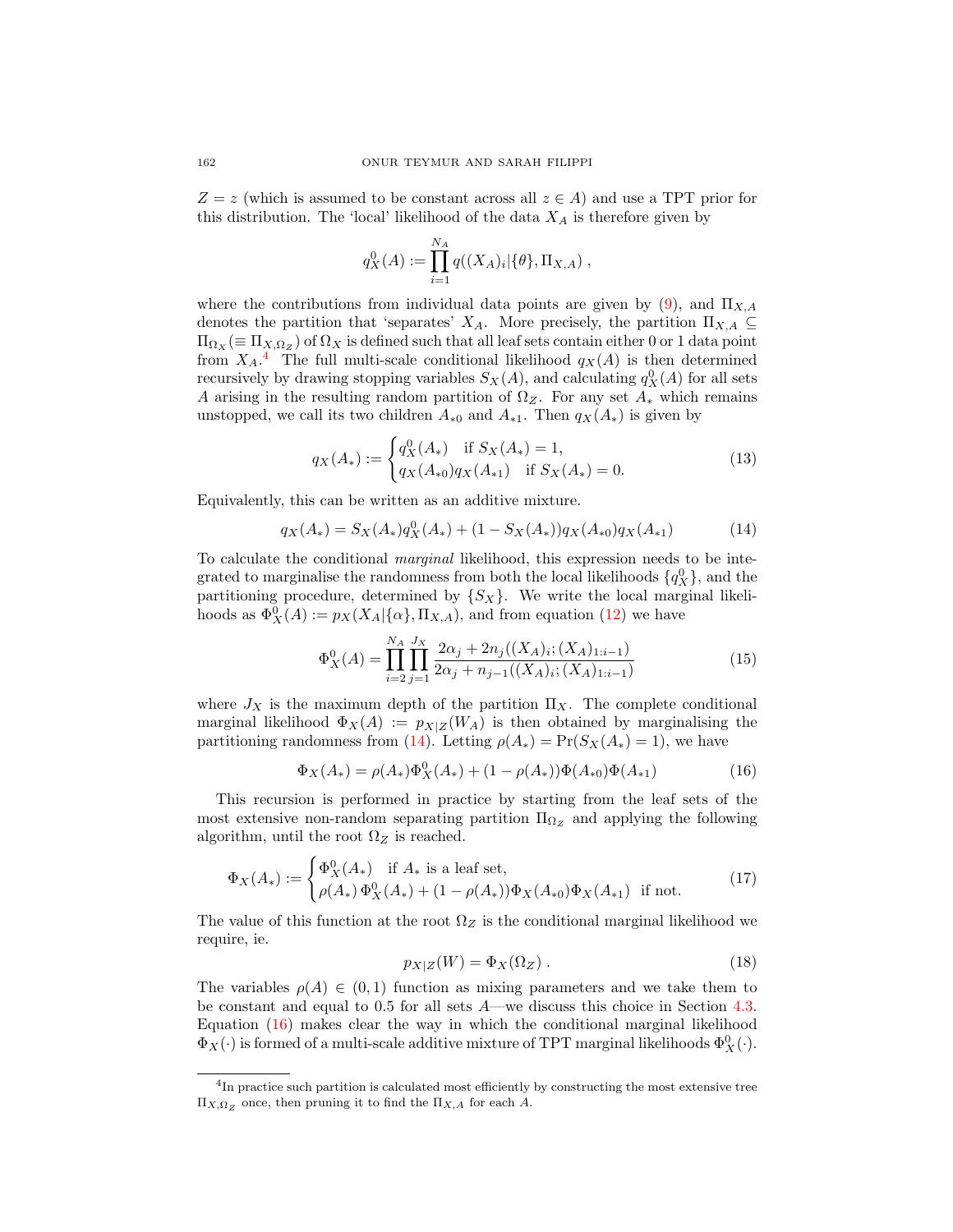Bayesian nonparametric test to assess  $H_0 : X \perp \!\!\! \perp Y \mid Z$  vs.  $H_1 : X \not\!\! \perp Y \mid Z$ inputs: data  $W = \{(X_i, Y_i, Z_i) : i = 1, \ldots, N\}$ ; parameters  $\rho, c$ ; finite 'separating' partitions  $\Pi_{\Omega_Z}, \Pi_{\Omega_X}, \Pi_{\Omega_Y}$  and  $\Pi_{\Omega_{XY}}$ for all  $A$  in  $\Pi_{\Omega_Z}$ //partition pruning  $W_A = \{(X_i, Y_i, Z_i) : Z_i \in A\}$   $(W_A \equiv (X_A, Y_A, Z_A))$ construct  $\Pi_{X,A}$ ,  $\Pi_{Y,A}$  and  $\Pi_{XY,A}$  by pruning  $\Pi_{\Omega_X}, \Pi_{\Omega_Y}$  and  $\Pi_{\Omega_{XY}},$ keeping only those blocks containing  $\geq 2$  data points from  $W_A$ // calculate TPT marginal likelihoods (12)  $\Phi_X^0(A) \leftarrow p_X(X_A | {\alpha}, \Pi_{X,A})$  $\Phi_Y^0(A) \leftarrow p_Y(Y_A | {\alpha}, \Pi_{Y,A})$  $\Phi^0_{XY}(A) \leftarrow p_{XY}((X_A, Y_A)|\{\alpha\}, \Pi_{XY,A})$ // calculate conditional marginal likelihoods (17) for all leaf sets A in  $\Pi_{\Omega_Z}$  $\Phi_X(A) \leftarrow \Phi^0_X(A)$  $\Phi_Y(A) \leftarrow \Phi^0_X(A)$  $\Phi_{XY}(A) \leftarrow \Phi^0_{XY}(A)$ for all non-leaf sets A in  $\Pi_{\Omega_Z}$  with children  $A_0$  and  $A_1$  (17) // traversal order from leaf sets towards root  $\Phi_X(A) \leftarrow \rho \Phi_X^0(A) + (1 - \rho) \Phi_X(A_0) \Phi_X(A_1)$  $\Phi_Y(A) \leftarrow \rho \Phi_Y^0(A) + (1 - \rho) \Phi_Y(A_0) \Phi_Y(A_1)$  $\Phi_{XY}(A) \leftarrow \rho \Phi_{XY}^0(A) + (1 - \rho) \Phi_{XY}(A_0) \Phi_{XY}(A_1)$ output:  $BF \leftarrow \Phi_X(\Omega_Z)\Phi_Y(\Omega_Z)(\Phi_{XY}(\Omega_Z))^{-1}$ (19)

> Fig. 2. Pseudocode for the proposed Bayesian nonparametric test for conditional independence

The equivalent calculation is undertaken to find  $p_{Y|Z}(W) \equiv \Phi_Y(\Omega_Z)$  and—now using the bivariate version of the TPT— $p_{XY|Z}(W) \equiv \Phi_{XY}(\Omega_Z)$ . The Bayes Factor (5) is then given by

$$
BF(H_0, H_1) = \frac{\Phi_X(\Omega_Z)\Phi_Y(\Omega_Z)}{\Phi_{XY}(\Omega_Z)}\tag{19}
$$

and, the posterior probability of conditional dependence  $p(H_1|W)$  can then be obtained using (4). The algorithm described in this section is summarised in the pseudocode in Figure 2.

4. Experiments. In this section we describe some example experiments to elucidate the operation and output of the proposed approach. We stress once again that the output of our algorithm is a Bayesian posterior probability value  $p(H_1|W)$ which is directly interpretable as a "probability of conditional dependence", in contrast to previous approaches, which derive or approximate a threshold value for a classical test statistic. This fundamental difference makes direct comparison with existing methods challenging.

4.1. Synthetic data. Our first set of experiments uses synthetic datasets constructed by the formulae in the first column of Figure 3. The measures from which the data are sampled are designed in such a way that every combination of unconditional independence/dependence and conditional independence/dependence is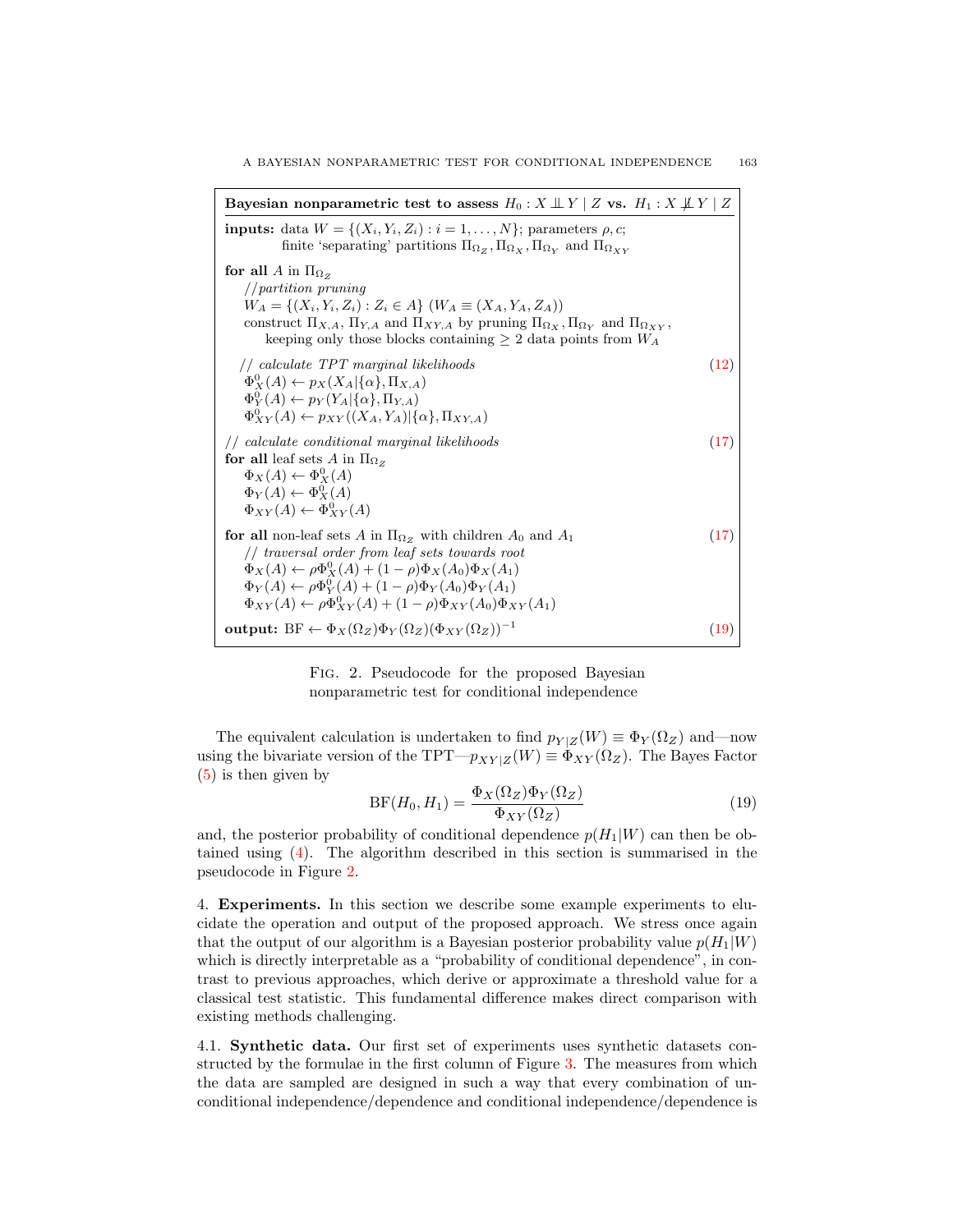

Fig. 3. Application of the proposed Bayesian testing procedure to four synthetic datasets supported on  $[0, 1]^3$ , chosen such that all combinations of unconditional and conditional dependence/independence are represented. The final column gives the ensemble of probabilities of conditional dependence  $p(H_1|W)$ output by the test over 100 repetitions at varying values of data size  $N$ , with the blue line representing the median, and the dark and light shaded regions representing the (25,75)-percentile and (5,95)-percentile ranges respectively.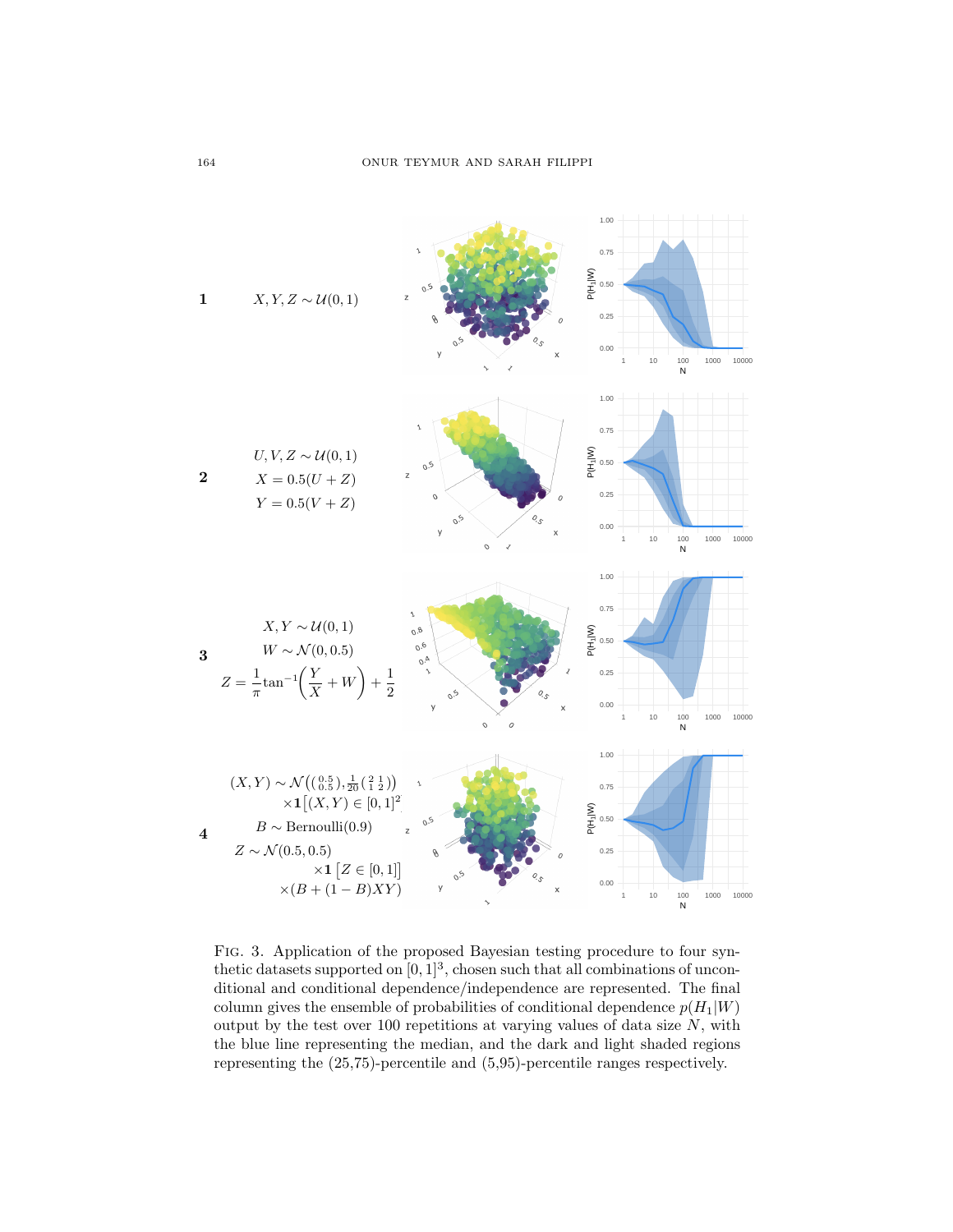represented. Specifically, in model 1 it holds that  $X \perp Y$  as well as  $X \perp Y | Z$ ; in model 2 we have  $X \not\perp Y$  but  $X \perp Y |Z$ ; in model 3 it holds that  $X \perp Y$  though  $X \not\perp Y | Z$ , and in model 4 we have  $X \not\perp Y$  and  $X \not\perp Y | Z$ . In each case,  $(X, Y, Z)$ are by construction supported on  $\Omega_X = \Omega_Y = \Omega_Z = [0, 1]$ . Example 3-dimensional scatter plots are given for each model in the middle column.

We highlight specifically model 4, for which  $X \not\perp Y$  and  $X \not\perp Y |Z$ , though the generating process is a mixture and for 90% of the data it holds that  $X \perp Y/Z$ . Noting definition  $(1)$  ("for all  $z$ "), we would like a partial conditional dependence of this type to be detected by a hypothesis test, even if it derives from only a small subset of the data.

We vary the number of data  $N$  between 1 and  $10^5$ , and for each of several values of  $N$  in this range we run 100 repetitions of our procedure using datasets generated by different random seeds. We consider binary recursive partitions of  $\Omega_X = \Omega_Y = \Omega_Z = [0, 1]$  which at level j have the form

$$
[0,1] = \bigcup_{k=0}^{2^{j}-1} \left[ \frac{k}{2^{j}}, \frac{k+1}{2^{j}} \right).
$$
 (20)

The maximum tree depths  $J_Z$  (in the predictor space) and  $J_X$ ,  $J_Y$  and  $J_{XY}$  (in the response spaces) are all set at  $\lceil \log_2(N) \rceil$ , following a widely-used rule of thumb [14]. In addition, we assume an equal prior value for both hypotheses, so that  $p(H_0) = p(H_1) = 0.5.$ 

We plot the range of test outputs  $p(H_1|W)$  in the right-hand column of Figure 3, with the blue line representing the median, and the dark- and light-blue shaded regions representing the (25,75)-percentile range and the (5,95)-percentile range respectively. In the low-data limit, the test output  $p(H_1|W)$  converges to 0.5 as expected, indicating reversion to the prior probability  $p(H_1)$ , while for values of N of  $10^4$  and greater the test consistently returns a probability value very close to 0 or 1, correctly determining in each case the hypothesis that reflects the ground truth.

In the approximate range  $N = 10<sup>1</sup>$  to  $10<sup>3</sup>$ , a relatively large uncertainty is present in the output. In the case of the two examples for which  $X \not\perp Y \mid Z$  (models 3 and 4), there is a noticeable tendency in this range to falsely favour  $H_0$ , before  $p(H_1|W)$ converges to 1 correctly as  $N > 10^4$ . This is a manifestation of the natural Occam Factor present in the test, favouring the simpler model  $H_0$  where insufficient data exists to conclusively support  $H_1$  [24, §28]. The same phenomenon was observed in the unconditional independence testing procedure upon which this work builds [7].

4.2. Real data. We now apply our method to a representative real dataset to further illustrate its potential. We consider the California Cooperative Oceanic Fisheries Investigations (CalCOFI) Bottle data, a collection of hydrographic readings from maritime stations off the Californian coast collected over a period of 70 years. These data (available at calcofi.org) contain numerous examples of variables with highly non-linear or even non-functional dependence relations. This is illustrated in Figure 4, which shows pairwise scatter plots of representative data from three of the variables in the dataset.

The complete dataset consists of 864, 863 observations of 74 variables, but with a high incidence of missing data and numerous strong 'trivial' linear correlations. As a consequence, we first remove all variables for which there is at least one other variable with which it has no common data at all. We then calculate pairwise correlation between the remaining variables, and retain only one representative from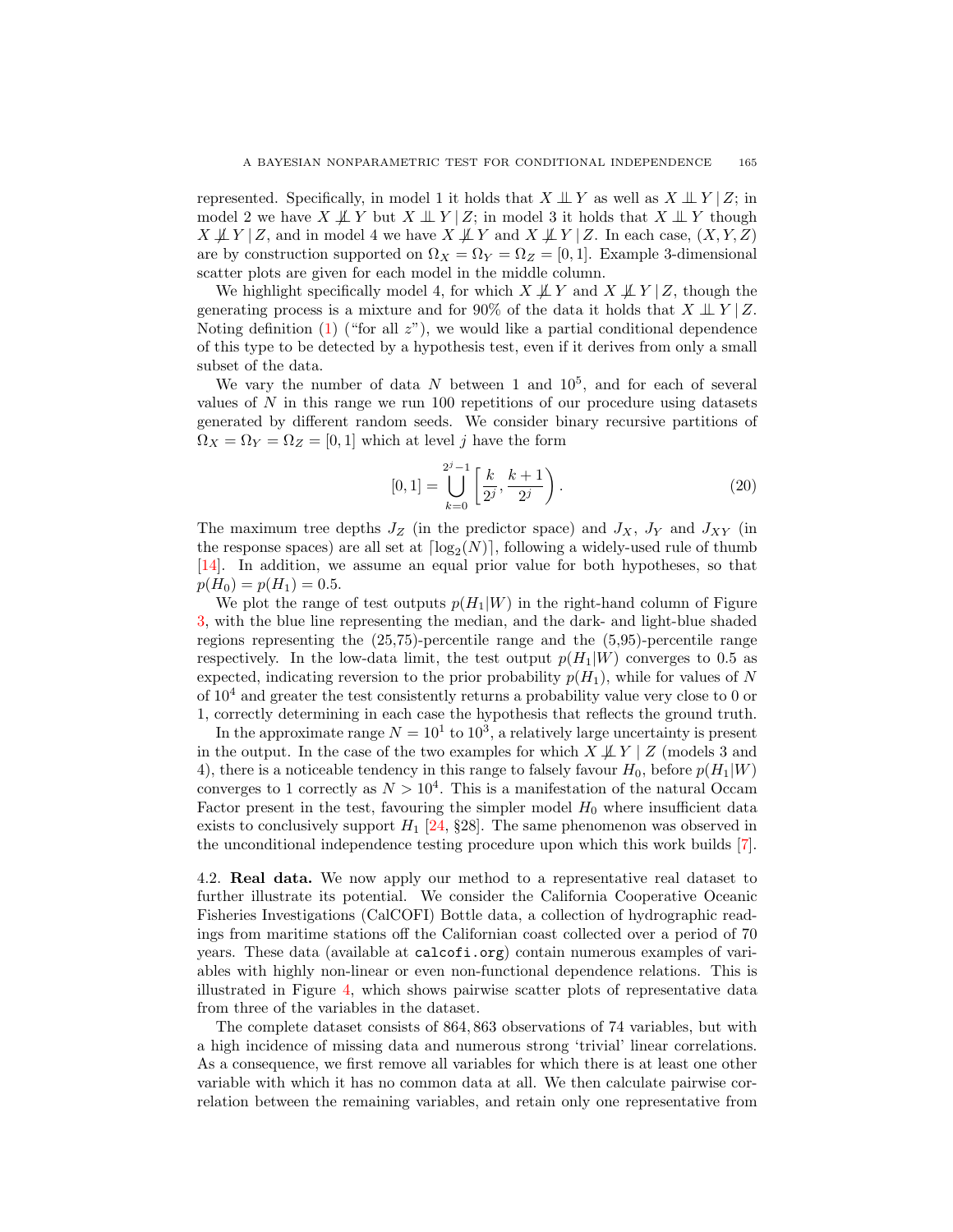

FIG. 4. Marginal scatter plots from the CalCOFI Bottle dataset showing the pairwise relationships between Salnty, Oxy\_umol.Kg and T\_degC. The nonlinear nature of the dependences is immediately apparent.



FIG. 5. Example pairwise dependence graphs output by the Bayesian conditional independence test for five variables from the CalCOFI dataset, conditional on T\_degC, for four different sizes of subsample drawn from the complete dataset. The numbers associated with each edge are the posterior probabilities of conditional dependence  $p(H_1|W^{(N)})$  and are given to two decimal places;<br>where no edge is shown, this indicates  $p(H_1|W^{(N)}) < 0.005$ .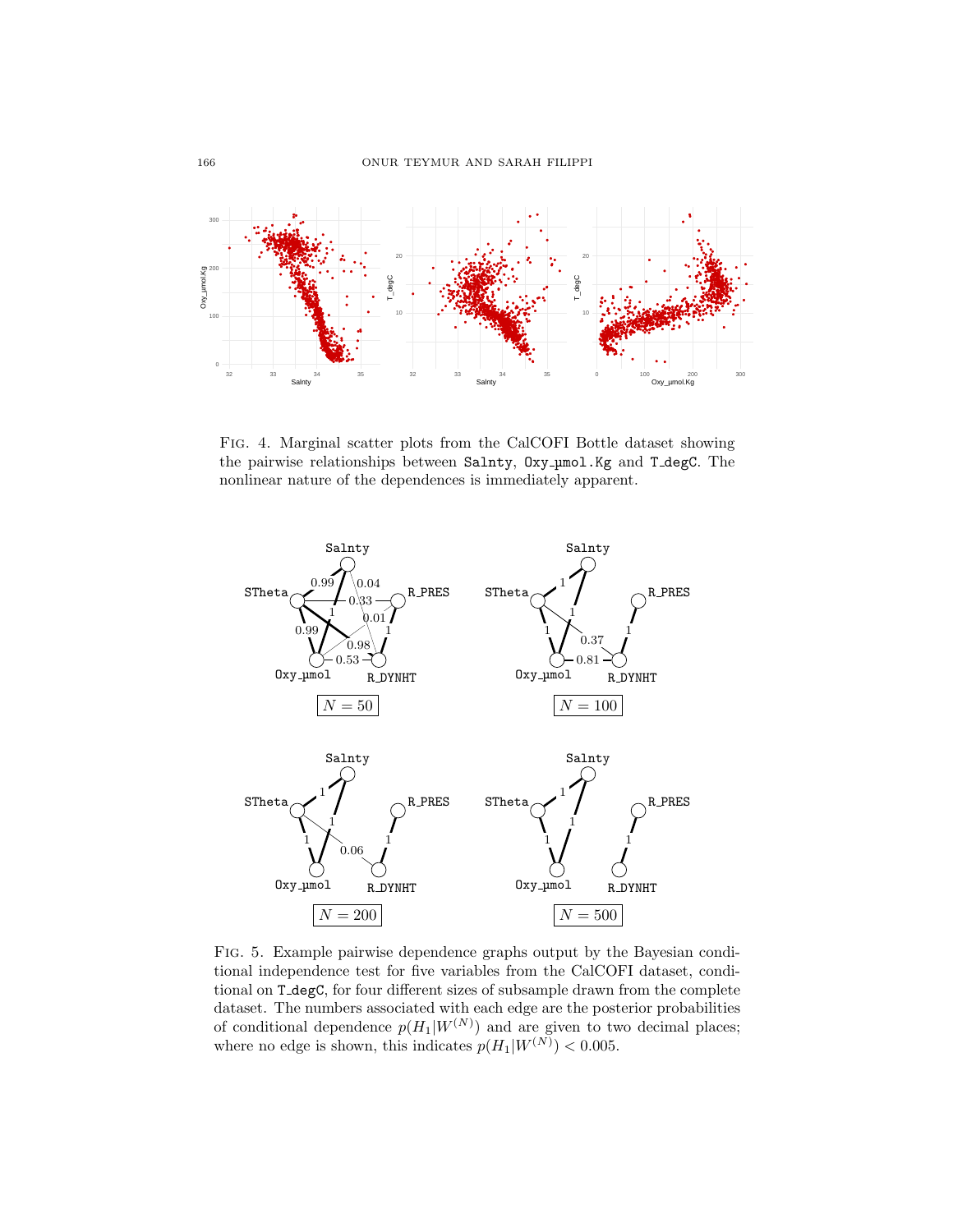

#### A BAYESIAN NONPARAMETRIC TEST FOR CONDITIONAL INDEPENDENCE 167

Fig. 6. Box-plots giving the output posterior probability of conditional dependence  $p(H_1|W^{(N)})$  for 100 repetitions of the Bayesian conditional independence test applied to randomly-drawn subsamples of various sizes N from the CalCOFI dataset. The left-hand plot gives a representative example of a pair of variables conditionally dependent given T degC, while the right-hand plot gives a representative conditionally independent pair.

0.00

10 20 50 100 200 500 1000 2000 5000  $\overline{N}$ 

0.00

10 20 50 100 200 500 1000 2000 5000 N

groups with pair correlations all greater than 0.99. This leaves 657,216 observations of six variables, these being T degC (Temperature), Salnty (Salinity), STheta (Potential density),  $\alpha x$ y  $\mu$ mol.Kg (Oxygen in micromoles per kg), R DYNHT (Dynamic height) and **R\_PRES** (Pressure).

For the purposes of exposition, we focus on the case where  $Z$  is the variable T\_degC, and  $X$  and  $Y$  are chosen from the remaining five variables. Though the number of observations remaining even after pre-processing is not significantly lower than in the full dataset, we subsample sets of much smaller cardinality to demonstrate the ability of our test to correctly identify conditional dependence relations in limited data settings. This also serves to effectively eliminate correlation between observations—which would otherwise be strong in this type of time series data—meaning we are able to avoid violating the assumption of i.i.d. data.

For each of the 10 possible pairs  $(X, Y)$  chosen from the five remaining variables, we subsample  $N = 50, 100, 200$  then 500 observations and denote the resulting partial datasets  $W^{(N)}$ . Figure 5 gives the graph corresponding to the pairwise dependences found among these five variables conditional on T\_degC for one example draw of each size of subsample, where the number associated with each graph edge is the posterior probability of dependence  $p(H_1|W^{(N)})$ . The uncertainty in the existence or otherwise of a conditional dependence relation is reflected in the smaller N cases by the posterior probabilities shown for those edges, which are away from 0 and 1. This type of output would be unavailable with a classical test. By  $N = 200$  (and certainly by  $N = 500$ ), the recovered graph emerges clearly. All probabilities are given to two decimal places; where no edge is shown, this indicates  $p(H_1|W^{(N)}) < 0.005.$ 

The graphs in Figure 5 are given as an example to show the nature of the output possible with the use of a Bayesian algorithm for this problem. In Figure 6 we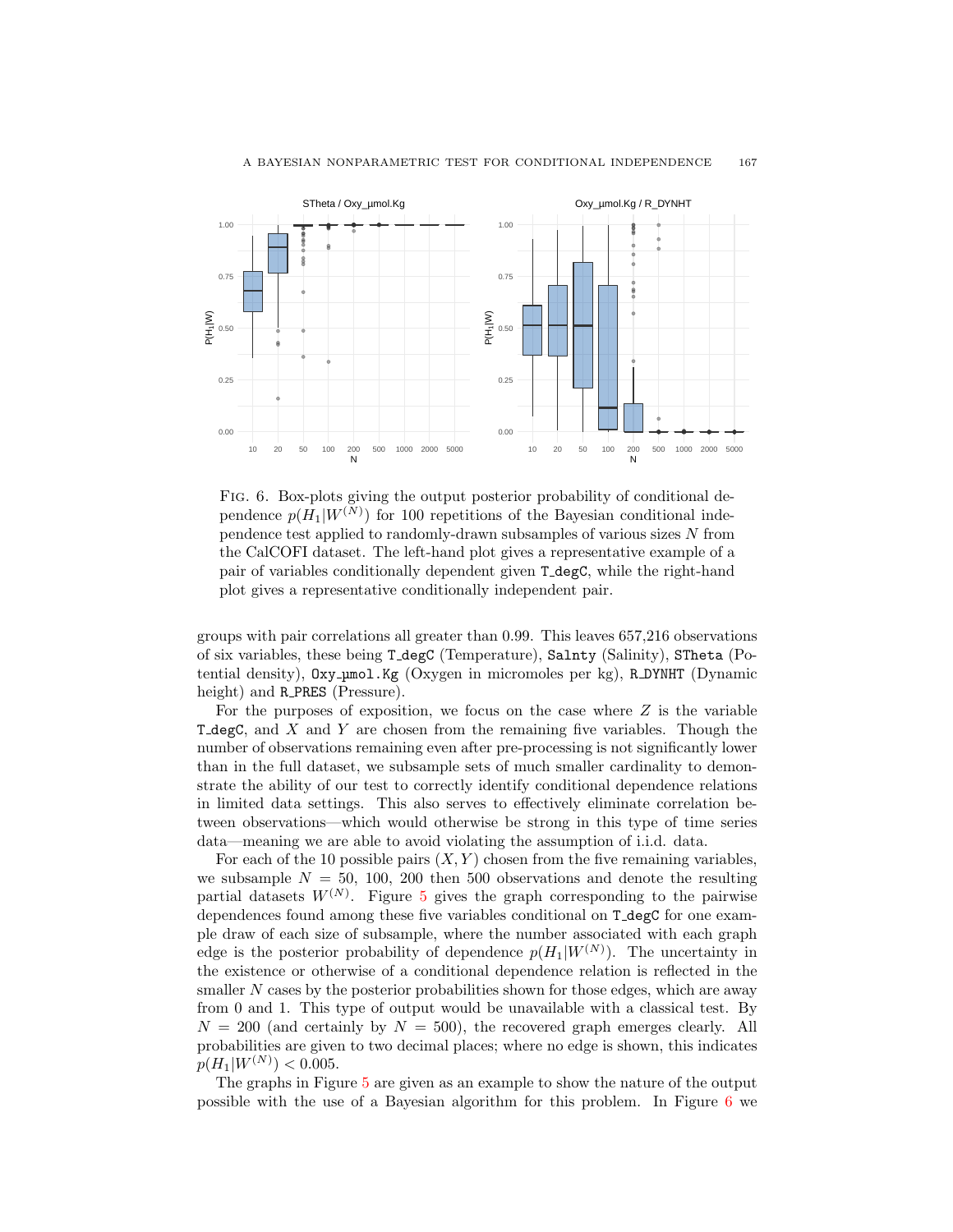give aggregated box-plots for 100 repetitions of the above procedure—analogous to the plots in Figure 3—for two example variable pairs. These show, as expected, a range in the output posterior probabilities of dependence for the smaller values of N. If some sort of thresholding were implemented to produce the equivalent decision output of a classical test (for example: "reject  $H_0$  if  $p(H_1|W^{(N)}) > 0.5$ , do not reject  $H_0$  otherwise"), then this set of test runs could be used as the basis of an empirical power analysis.

This type of output is in many ways more informative than the output of a classical test. As can be seen in Figure 6, the algorithm occasionally returns what appears to be a fully incorrect answer (ie. a posterior probability of 1 when the majority of other runs strongly imply a state of conditional independence). This is the equivalent of a classical Type I error. More often, however, the algorithm returns a probability value strictly between 0 and 1—this output is richer and can be interpreted by the analyst more readily as representing an uncertain test outcome.

4.3. Implementation. Practical implementation of the proposed algorithm given in Figure 2 requires the setting of the two hyperparameters c and  $\rho$  as well as recursively-constructed partitions for the various sample spaces. The locations of the splits in such partitions is known to affect inference in the Pólya tree family of models [27]. As a default, we suggest two practical approaches to the reader. In the case of a sample space  $\Omega$  with compact support, a simple binary partitioning consists of subdividing each set into two subsets of equal size. For  $\Omega = [0, 1]$ , we thus obtain the partition defined by (20). This is the approach used for the TPT models in the experiments above. Similarly, a quaternary recursive partition of  $[0, 1] \times [0, 1]$  can be constructed by subdividing each two-dimensional set into four square quadrants of equal size.

Another approach, which is also suitable for non-compact sample spaces, is to construct a partition based on the quantiles of a pre-defined distribution G; a Gaussian distribution is typically used. For our purposes, it is clear that the partitions of  $\Omega_X, \Omega_Y$  and  $\Omega_Z$  should be constructed separately in order to preserve independence relations. The quaternary recursive partition of  $\Omega_{XY} = \Omega_X \times \Omega_Y$  is then constructed from the two binary recursive partitions of  $\Omega_X$  and  $\Omega_Y$ . The parameters of the distribution  $G$ —such as the mean and variance in the case that G is Gaussian—can be derived from empirical estimates of the location and spread of the samples.

The mixing parameter  $\rho$  controls the probability of stopping during the partitioning of  $\Omega_Z$  and thereby defines the balance between the contributions of the restricted-data marginal likelihoods from different scales in the multi-scale mixture model. We have chosen to keep  $\rho$  independent of the set A, however there is no theoretical impediment to letting  $\rho$  depend on A. Wong & Ma [39] and Ma [23] both fix  $\rho = 0.5$  for all their simulations and provide no further discussion of it.

The second hyperparameter is the constant  $c$  in the level-dependent Dirichlet hyperparameter  $\alpha_j = cj^2$ . The question of how to set this is present in all work on Pólya trees and is in general open. Berger & Guglielmi  $[1]$  write that c "is very difficult to specify", and it is clear that its value can affect inference. Hanson & Johnson [14] point out that in the case of the TPT, the limit  $c \to 0$  essentially turns the model into the empirical distribution of the data, while the opposite limit  $c \to \infty$  approaches the parametric model defined by the base measure. In practice,  $c = 1$  is a common (though ultimately arbitrary) default choice. Other strategies, such as empirical estimation of  $c$ , have recently been considered [42].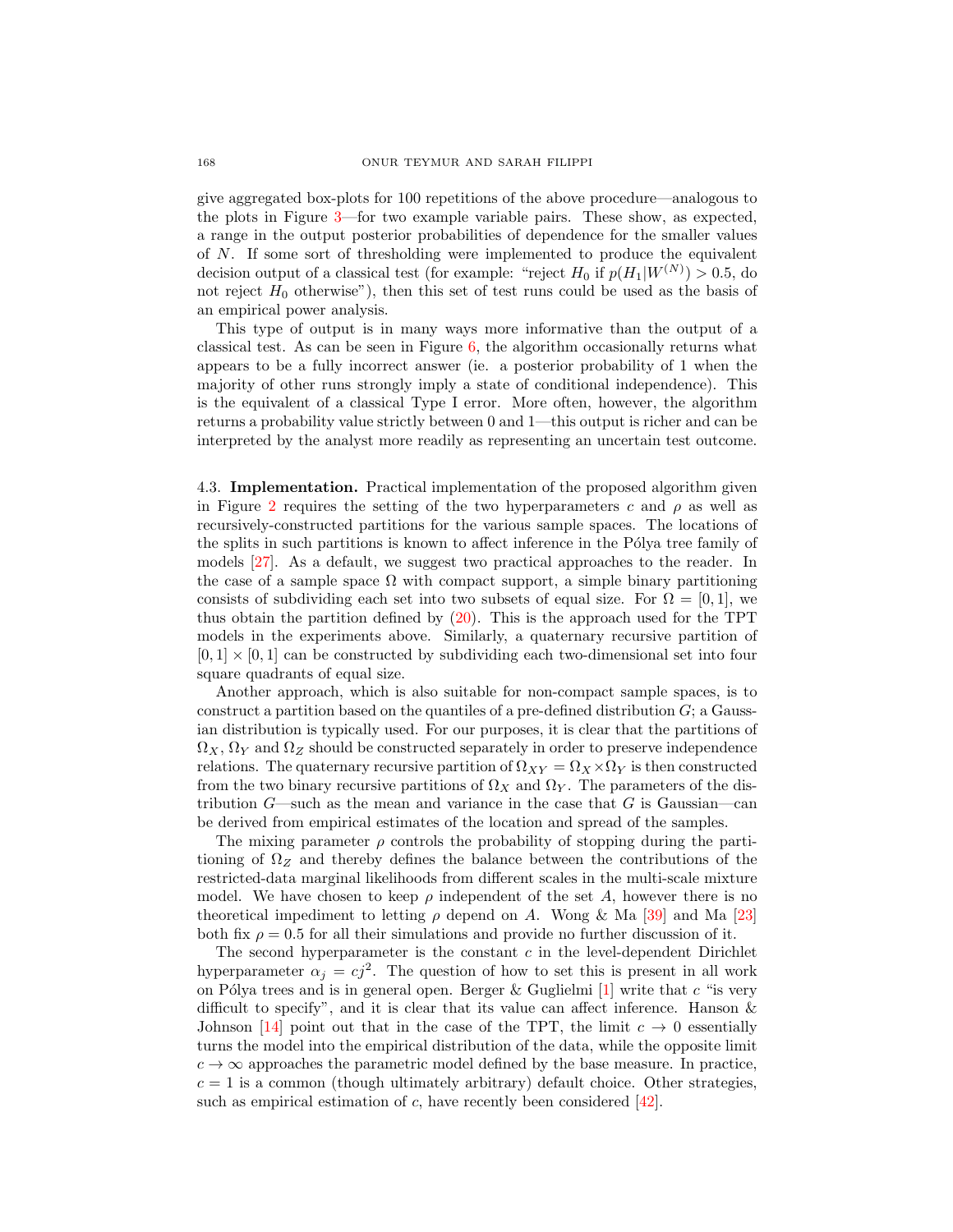

#### A BAYESIAN NONPARAMETRIC TEST FOR CONDITIONAL INDEPENDENCE 169

Fig. 7. Top left: Heat map of conditional marginal likelihood values for the three constituent models over  $\Omega_X$ ,  $\Omega_Y$  and  $\Omega_X$ Y for the second and third models of Figure 3. Top right: 'Slices' from this heatmap with  $\rho = 0.5$ . Bottom: Test outputs for 100 repetitions of the second and third models of Figure 3. Red plots fix  $c = 1$  (output identical to Figure 3), while the blue plots use the optimising values  $\hat{c}$  from the plot above.

We ran preliminary studies to gauge the effect that  $\rho$  and c have on the output of our test for the second and third example models in Figure 3. Plots of marginal likelihood values, with each of the three models over  $\Omega_X$ ,  $\Omega_Y$  and  $\Omega_{XY}$  considered separately, are given in Figure 7. From these it is possible to note the relative lack of sensitivity of the conditional marginal likelihood to variations in  $\rho$  for values between approximately 0.3 and 0.7. Similar conclusions could be drawn from the remaining two models, not shown here. This evidence, paired with the stated approach of Wong & Ma [39] and Ma [23], justifies our setting  $\rho = 0.5$  throughout.

As expected, there is a greater degree of sensitivity amongst the individual marginal likelihood values to the value of c. In Figure 7 we contrast the effect on the output posterior probability of conditional independence of setting  $c = 1$  throughout (as in Figure 3), and of setting c to the value that maximises the conditional marginal likelihood over a grid of test values for each of the three constituent models separately, ie.  $\hat{c}_X \approx \text{argmax}_{c>0} p_{X|Z}(W; c)$ , and similarly for  $\hat{c}_Y$  and  $\hat{c}_{XY}$ .

The heat map (top left pane of Figure 7) gives the conditional marginal likelihood values for the three constituent models over  $\Omega_X$ ,  $\Omega_Y$  and  $\Omega_X Y$  for the second and third models of Figure 3. The line plots (top right pane) are 'slices' from this heatmap which fixes  $\rho = 0.5$  and seeks to identify the optimal value of c. We have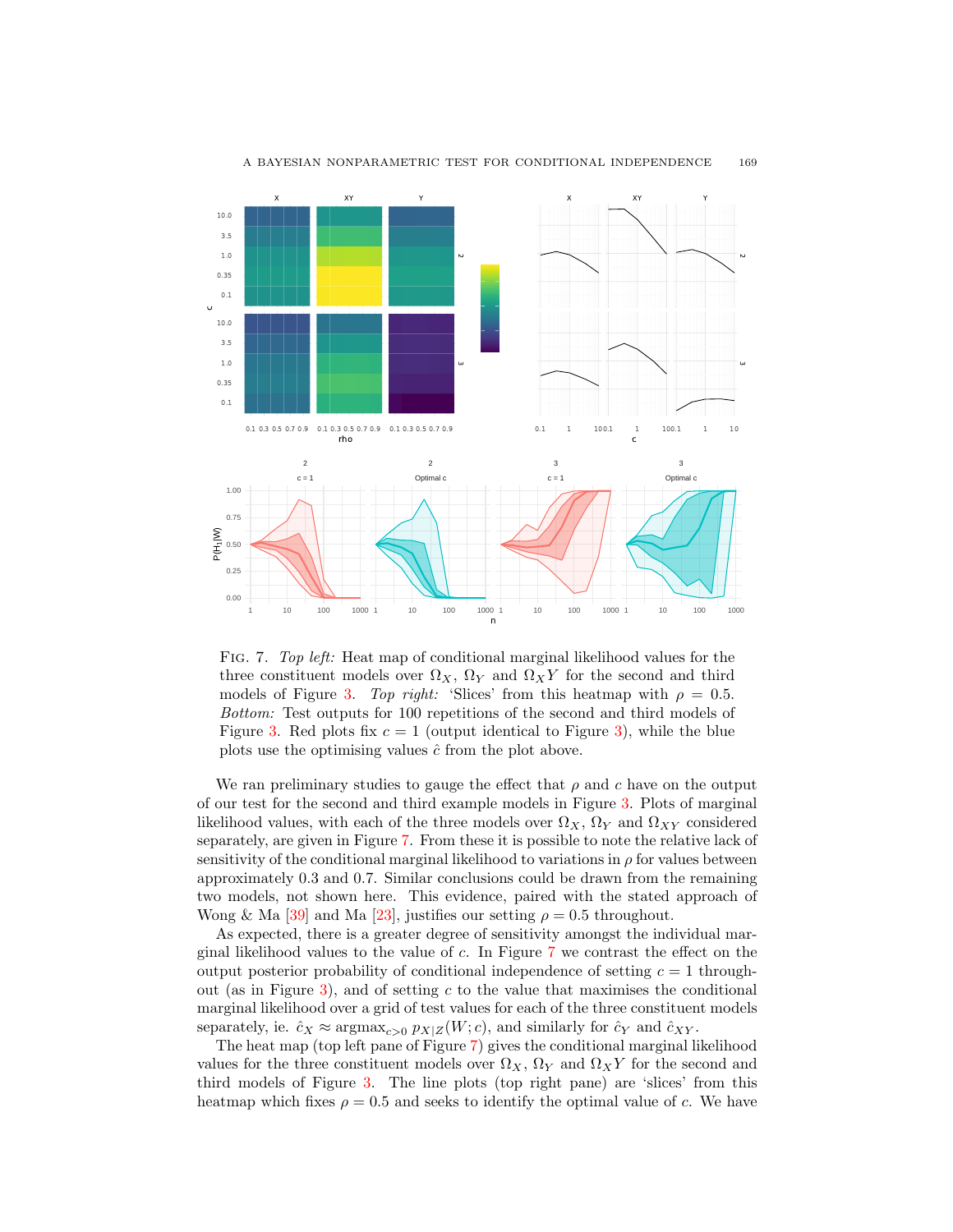left the vertical scale off these plots since we are only interested in maxima rather than the actual values of the conditional marginal likelihood.

The four panes at the bottom of Figure 7 contrast the test output resulting from the two different approaches to setting  $c$ , using the same quantile bands as in Figure 7. The red plots (identical to those appearing in Figure 7) fix  $c = 1$ , while the blue plots use the optimising values from the plot above. Our empirical findings are that, while the value of c does impact the algorithm output, the consistency of the test procedure does not appear to be affected in the large data limit. Theoretical investigation of this assertion would be a fruitful subject for future research.

A more detailed study of the robustness of derived quantities of Pólya trees to changes in hyperparameters is beyond the scope of the present work. For practitioners we recommend either a 'rule of thumb' approach similar to that we have implemented, possibly with a small number of test runs to calibrate, or a more detailed (but correspondingly more time-consuming) set of pre-simulations. The choice will necessarily be dependent on the dataset under consideration and the balance between speed and accuracy called for by the particular use case.

5. Conclusions & discussion. In this article we have defined and demonstrated a new Bayesian nonparametric approach to quantifying the relative evidence in favour of independence or dependence of two random variables conditionally on a third. We have done so in a manner that minimises the assumptions required on the unknown joint distribution of  $(X, Y, Z)$ , by modelling various of its conditional distributions using Pólya trees.

We believe this approach has the potential to be developed in numerous directions, and we hope it will in this way increasingly find application in practical analyses. In its current form, the procedure we describe comes with relatively high computational cost, due primarily to the recursive calculations required, though we hope the line of research opened up by these ideas will soon lead to more efficient implementations. An extension to the multi-dimensional setting, particularly for the conditioning variable Z, would be of real use and is the subject of current work.

The Bayesian approach our procedure takes provides a framework in which both the hypotheses of conditional independence and conditional dependence can be positively evidenced from a given dataset, unlike the inherently asymmetric hypothesis tests of classical statistics. This is of great importance for causal discovery.

The output of the procedure is a value in the range [0, 1] which can directly be interpreted as a posterior probability of conditional dependence  $p(H_1|W)$ . This is in notable contrast to previous approaches, even those that work partly within the Bayesian paradigm. This type of output attaches a notion of uncertainty to the result of the test, something absent in classical hypothesis testing. This uncertainty may be propagated further down the 'pipeline' of computation if the test is used as a constituent part of a larger procedure.

Our method also allows substantive prior information on the plausibility of an association to be trivially incorporated, something particularly useful when screening large biological datasets. Lastly, the ability to detect dependences of a highly nonlinear or even non-functional nature allows for much greater confidence in the robustness of any inference procedure into which this type of test is embedded.

#### **REFERENCES**

[\[1\]](http://www.ams.org/mathscinet-getitem?mr=MR1952730&return=pdf) J. O. Berger and A. Guglielmi, [Bayesian and conditional frequentist testing of a parametric](http://dx.doi.org/10.1198/016214501750333045) [model versus nonparametric alternatives,](http://dx.doi.org/10.1198/016214501750333045) J. Amer. Statist. Assoc., 96 (2001), 174–184.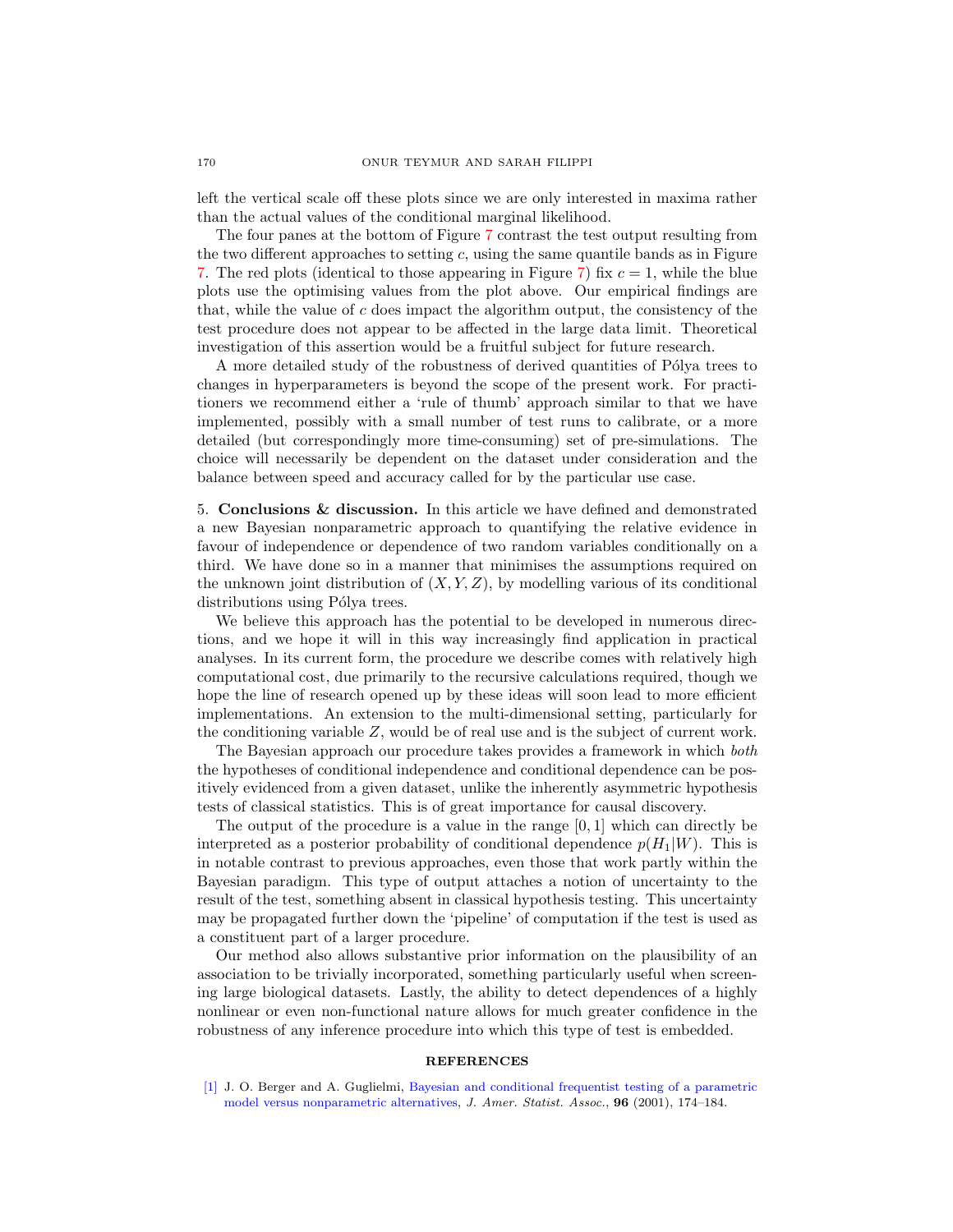- [2] W. Bergsma, Testing conditional independence for continuous random variables, Report Eurandom, 2004.
- [3] T. B. Berrett, Y. Wang, R. F. Barber and R. J. Samworth, [The conditional permutation test](http://dx.doi.org/10.1111/rssb.12340) [for independence while controlling for confounders,](http://dx.doi.org/10.1111/rssb.12340) J. R. Stat. Soc. B, 82 (2020), 175–197.
- [\[4\]](http://www.ams.org/mathscinet-getitem?mr=MR3798878&return=pdf) E. Candès, Y. Fan, L. Janson and J. Lv, [Panning for gold: Model-X knockoffs for high](http://dx.doi.org/10.1111/rssb.12265) [dimensional controlled variable selection,](http://dx.doi.org/10.1111/rssb.12265) J. R. Stat. Soc. Ser. B. Stat. Methodol., 80 (2018), 551–577.
- [5] G. Doran, K. Muandet, K. Zhang and B. Schölkopf, A permutation-based kernel conditional independence test, Proc. 30th Conf. UAI, 132–141.
- [\[6\]](http://www.ams.org/mathscinet-getitem?mr=MR1340510&return=pdf) M. Escobar and M. West, [Bayesian density estimation and inference using mixtures,](http://dx.doi.org/10.1080/01621459.1995.10476550) J. Amer. Statist. Assoc., **90** (1995), 577–588,
- [\[7\]](http://www.ams.org/mathscinet-getitem?mr=MR3724973&return=pdf) S. Filippi and C. Holmes, [A Bayesian nonparametric approach to testing for dependence](http://dx.doi.org/10.1214/16-BA1027) [between random variables,](http://dx.doi.org/10.1214/16-BA1027) Bayesian Anal., 12 (2017), 919-938.
- [8] R. Fisher, The distribution of the partial correlation coefficient, Metron, 3 (1924), 329–332.
- [9] K. Fukumizu, A. Gretton, X. Sun and B. Schölkopf, Kernel measures of conditional dependence, Adv. Neural Inf. Process. Syst., 20, 489–496.
- [\[10\]](http://www.ams.org/mathscinet-getitem?mr=MR3587782&return=pdf) S. Ghosal and A. van der Vaart, [Fundamentals of Nonparametric Bayesian Inference](http://dx.doi.org/10.1017/9781139029834), Cambridge Series in Statistical and Probabilistic Mathematics, 44. Cambridge University Press, Cambridge, 2017.
- [\[11\]](http://www.ams.org/mathscinet-getitem?mr=MR1992245&return=pdf) J. K. Ghosh and R. V. Ramamoorthi, Bayesian Nonparametrics, Springer-Verlag, New York, 2003.
- [\[12\]](http://www.ams.org/mathscinet-getitem?mr=MR1354084&return=pdf) P. Giudici, [Bayes factors for zero partial covariances,](http://dx.doi.org/10.1016/0378-3758(94)00101-Z) J. Statist. Plann. Inference, 46 (1995), 161–174.
- [\[13\]](http://www.ams.org/mathscinet-getitem?mr=MR2279479&return=pdf) T. E. Hanson, Inference for mixtures of finite Pólya tree models, J. Amer. Statist. Assoc., 101 (2006), 1548–1565.
- [\[14\]](http://www.ams.org/mathscinet-getitem?mr=MR1951256&return=pdf) T. Hanson and W. O. Johnson, Modeling regression error with a mixture of Pólya trees, J. Amer. Statist. Assoc., **97** (2002), 1020-1033.
- [\[15\]](http://www.ams.org/mathscinet-getitem?mr=MR3144465&return=pdf) N. Harris and M. Drton, PC algorithm for nonparanormal graphical models, J. Mach. Learn. Res., 14 (2013), 3365–3383.
- [16] P. Hoyer, D. Janzing, J. Mooij, J. Peters and B. Schölkopf, Nonlinear causal discovery with additive noise models, Adv. Neural Inf. Process. Syst. 21, 689–696.
- [\[17\]](http://www.ams.org/mathscinet-getitem?mr=MR2676883&return=pdf) T.-M. Huang, [Testing conditional independence using maximal nonlinear conditional correla](http://dx.doi.org/10.1214/09-AOS770)[tion,](http://dx.doi.org/10.1214/09-AOS770) Ann. Statist., 38 (2010), 2047–2091.
- [\[18\]](http://www.ams.org/mathscinet-getitem?mr=MR3363402&return=pdf) R. E. Kass and A. E. Raftery, [Bayes factors,](http://dx.doi.org/10.1080/01621459.1995.10476572) J. Amer. Statist. Assoc., 90 (1995), 773–795.
- [\[19\]](http://www.ams.org/mathscinet-getitem?mr=MR3465820&return=pdf) T. Kunihama and D. B. Dunson, [Nonparametric Bayes inference on conditional independence,](http://dx.doi.org/10.1093/biomet/asv060) Biometrika, 103 (2016), 35–47.
- [\[20\]](http://www.ams.org/mathscinet-getitem?mr=MR1186248&return=pdf) M. Lavine, Some aspects of Pólya tree distributions for statistical modelling, Ann. Statist., 20 (1992), 1222–1235.
- [\[21\]](http://www.ams.org/mathscinet-getitem?mr=MR1311970&return=pdf) M. Lavine, More aspects of Pólya tree distributions for statistical modelling, Ann. Statist., 22 (1994), 1161–1176.
- [\[22\]](http://www.ams.org/mathscinet-getitem?mr=MR3174724&return=pdf) L. Ma, [Adaptive testing of conditional association through recursive mixture modeling,](http://dx.doi.org/10.1080/01621459.2013.838899) J. Amer. Statist. Assoc., **108** (2013), 1493-1505.
- [\[23\]](http://www.ams.org/mathscinet-getitem?mr=MR3635914&return=pdf) L. Ma, [Recursive partitioning and multi-scale modeling on conditional densities,](http://dx.doi.org/10.1214/17-EJS1254) Electron. J. Stat., 11 (2017), 1297–1325.
- [\[24\]](http://www.ams.org/mathscinet-getitem?mr=MR2012999&return=pdf) D. J. C. MacKay, Information Theory, Inference and Learning Algorithms, Cambridge University Press, 2003.
- [25] D. Margaritis, Distribution-free learning of bayesian network structure in continuous domains, Proc. 20th Nat. Conf. Artificial Intel., (2005), 825–830.
- [\[26\]](http://www.ams.org/mathscinet-getitem?mr=MR1186247&return=pdf) R. D. Mauldin, W. D. Sudderth and S. C. Williams, Pólya trees and random distributions, Ann. Statist., 20 (1992), 1203–1221.
- [\[27\]](http://www.ams.org/mathscinet-getitem?mr=MR2699876&return=pdf) S. M. Paddock, Randomized Pólya Trees: Bayesian Nonparametrics for Multivariate Data Analysis, Thesis (Ph.D.)–Duke University. 1999.
- [\[28\]](http://www.ams.org/mathscinet-getitem?mr=MR2548166&return=pdf) J. Pearl, [Causality: Models, Reasoning, and Inference](http://dx.doi.org/10.1017/CBO9780511803161), Cambridge University Press, 2009.
- [\[29\]](http://www.ams.org/mathscinet-getitem?mr=MR3822088&return=pdf) J. Peters, D. Janzing and B. Schölkopf, Elements of Causal Inference: Foundations and Learning Algorithms, MIT Press, Cambridge, MA, 2017.
- [\[30\]](http://www.ams.org/mathscinet-getitem?mr=MR3231600&return=pdf) J. Peters, J. Mooij, D. Janzing and B. Schölkopf, Causal discovery with continuous additive noise models, J. Mach. Learn. Res., 15 (2014), 2009–2053.
- [31] J. Ramsey, A scalable conditional independence test for nonlinear, non-Gaussian data, [arXiv:1401.5031](http://arxiv.org/pdf/1401.5031).